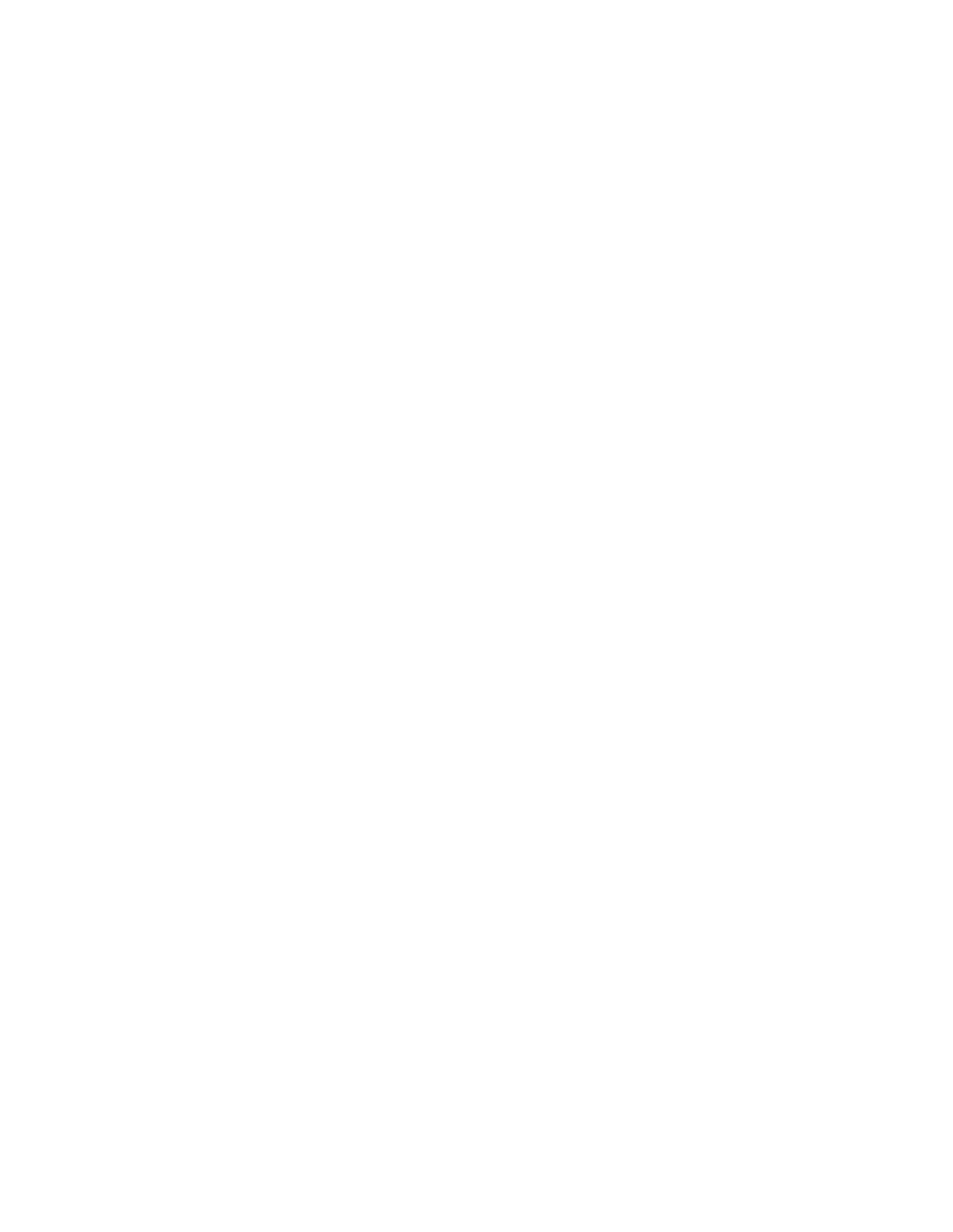## **Contents**

|--|

### **Financial Statements**

| Independent Auditor's Report on Internal Control over          |  |
|----------------------------------------------------------------|--|
| <b>Financial Reporting and on Compliance and Other Matters</b> |  |
| Based on an Audit of the Financial Statements Performed in     |  |
|                                                                |  |
|                                                                |  |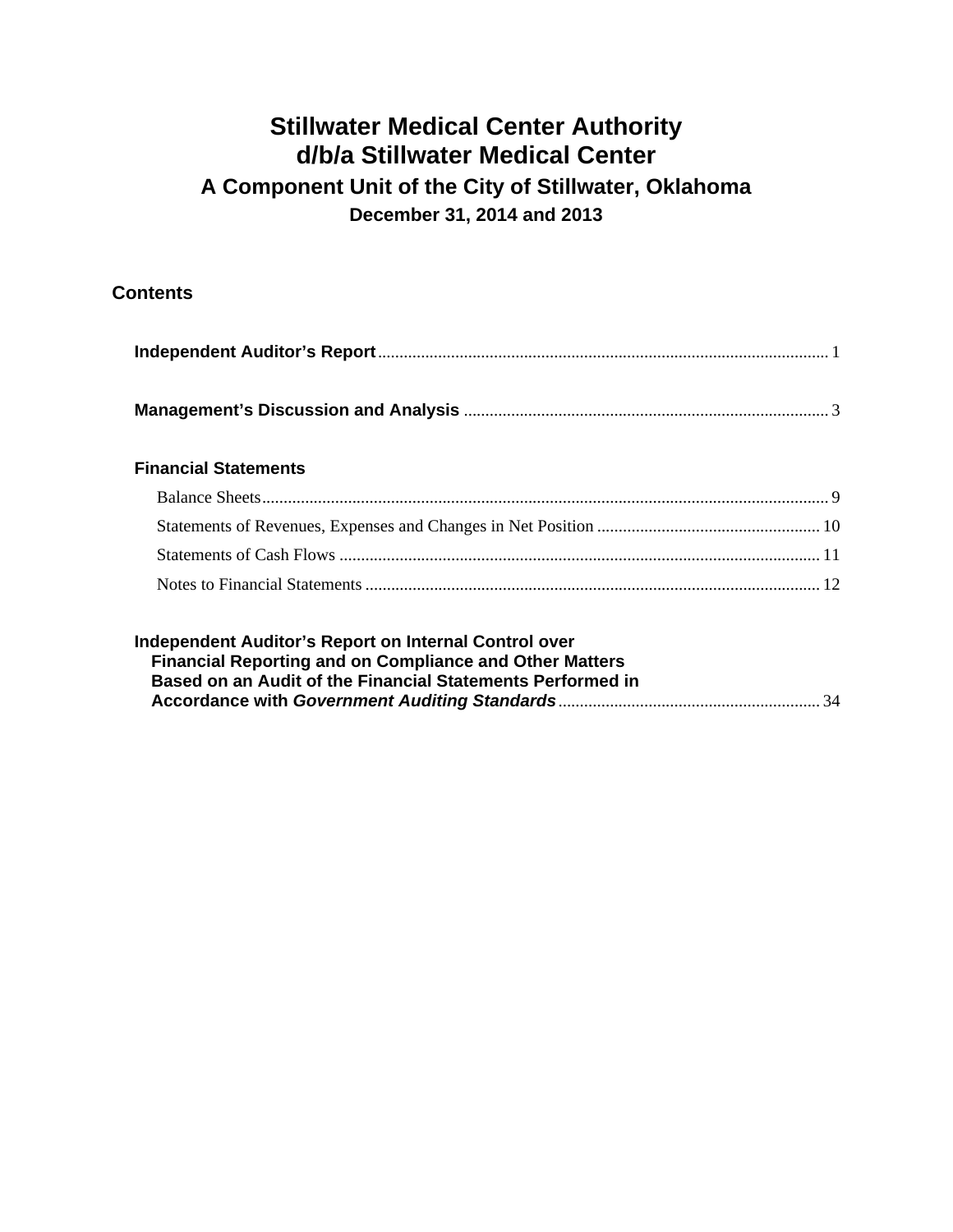

## **Independent Auditor's Report**

Board of Trustees Stillwater Medical Center Authority d/b/a Stillwater Medical Center Stillwater, Oklahoma

### **Report on the Financial Statements**

We have audited the accompanying basic financial statements of the Stillwater Medical Center Authority d/b/a Stillwater Medical Center (the Authority), a component unit of the City of Stillwater, Oklahoma, which comprise the balance sheets as of December 31, 2014 and 2013, and the related statements of revenues, expenses and changes in net position and cash flows for the years then ended, and the related notes to the basic financial statements.

### *Management's Responsibility for the Financial Statements*

Management is responsible for the preparation and fair presentation of these financial statements in accordance with accounting principles generally accepted in the United States of America; this includes the design, implementation and maintenance of internal control relevant to the preparation and fair presentation of financial statements that are free from material misstatement, whether due to fraud or error.

### *Auditor's Responsibility*

Our responsibility is to express an opinion on these financial statements based on our audits. We conducted our audits in accordance with auditing standards generally accepted in the United States of America and the standards applicable to financial audits contained in *Government Auditing Standards*, issued by the Comptroller General of the United States. Those standards require that we plan and perform the audit to obtain reasonable assurance about whether the financial statements are free from material misstatement.

An audit involves performing procedures to obtain audit evidence about the amounts and disclosures in the financial statements. The procedures selected depend on the auditor's judgment, including the assessment of the risks of material misstatement of the financial statements, whether due to fraud or error. In making those risk assessments, the auditor considers internal control relevant to the Authority's preparation and fair presentation of the financial statements in order to design audit procedures that are appropriate in the circumstances, but not for the purpose of expressing an opinion on the effectiveness of the Authority's internal control. Accordingly, we express no such opinion. An audit also includes evaluating the appropriateness of accounting policies used and the reasonableness of significant accounting estimates made by management, as well as evaluating the overall presentation of the financial statements.

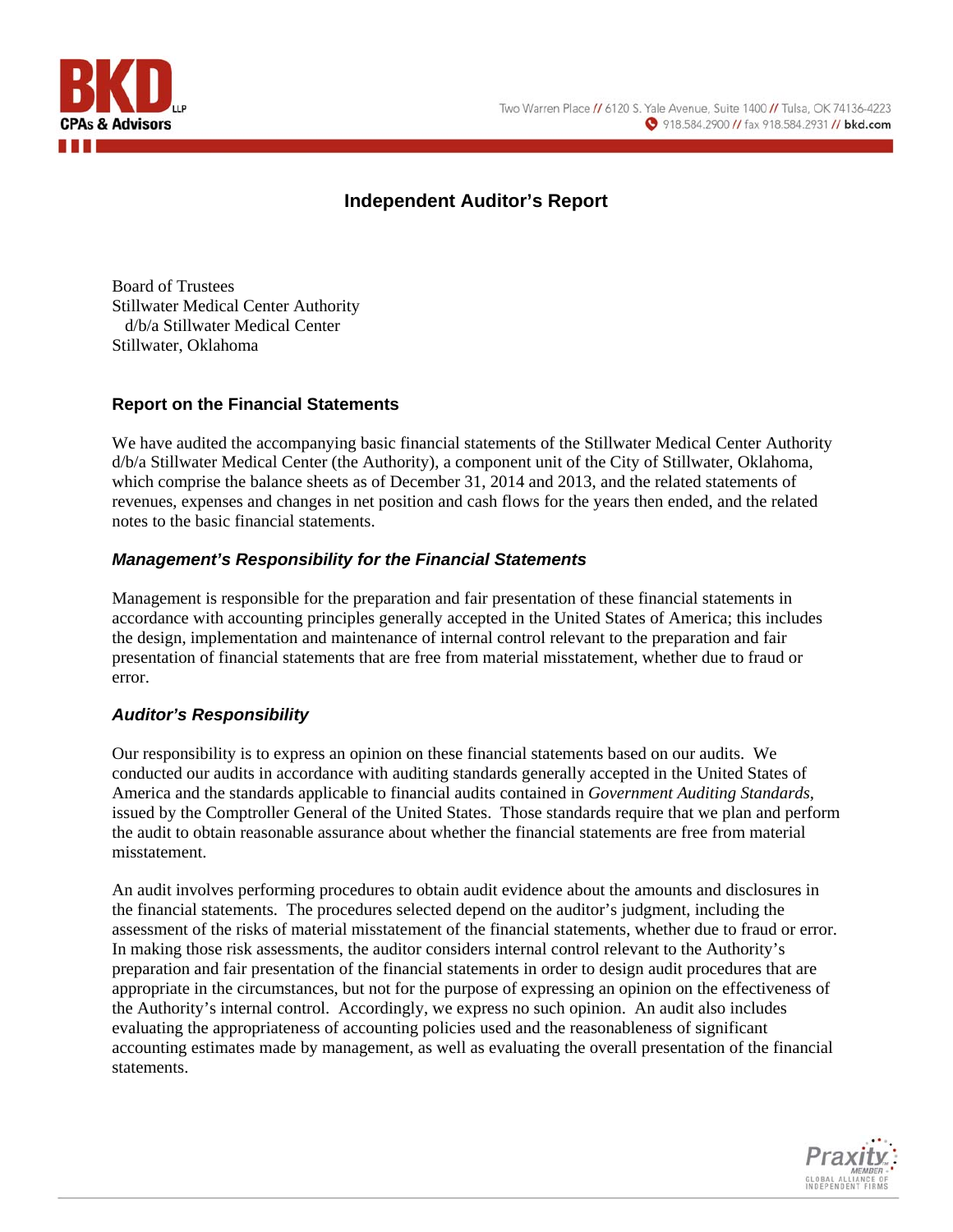Board of Trustees Stillwater Medical Center Authority d/b/a Stillwater Medical Center Page 2

We believe that the audit evidence we have obtained is sufficient and appropriate to provide a basis for our audit opinion.

### *Opinion*

In our opinion, the financial statements referred to above present fairly, in all material respects, the financial position of Stillwater Medical Center Authority d/b/a Stillwater Medical Center as of December 31, 2014 and 2013, and the changes in its financial position and its cash flows for the years then ended in accordance with accounting principles generally accepted in the United States of America.

#### *Required Supplementary Information*

Accounting principles generally accepted in the United States of America require that the management's discussion and analysis information be presented to supplement the basic financial statements. Such information, although not part of the basic financial statements, is required by the Governmental Accounting Standards Board, who considers it to be an essential part of financial reporting for placing the basic financial statements in an appropriate operational, economic or historical context. We have applied certain limited procedures to the required supplementary information in accordance with auditing standards generally accepted in the United States of America, which consisted of inquiries of management about the methods of preparing the information and comparing the information for consistency with management's responses to our inquiries, the basic financial statements and other knowledge we obtained during our audit of the basic financial statements. We do not express an opinion or provide any assurance on the information because the limited procedures do not provide us with sufficient evidence to express an opinion or provide any assurance.

#### **Other Reporting Required by** *Government Auditing Standards*

In accordance with *Government Auditing Standards*, we have also issued our report dated May 22, 2015, on our consideration of the Authority's internal control over financial reporting and our tests of its compliance with certain provisions of laws, regulations, contracts and grant agreements and other matters. The purpose of that report is to describe the scope of our testing of internal control over financial reporting and compliance and the results of that testing, and not to provide an opinion on the internal control over financial reporting or on compliance. That report is an integral part of an audit performed in accordance with *Government Auditing Standards* in considering the Authority's internal control over financial reporting and compliance.

BKDLLP

Tulsa, Oklahoma May 22, 2015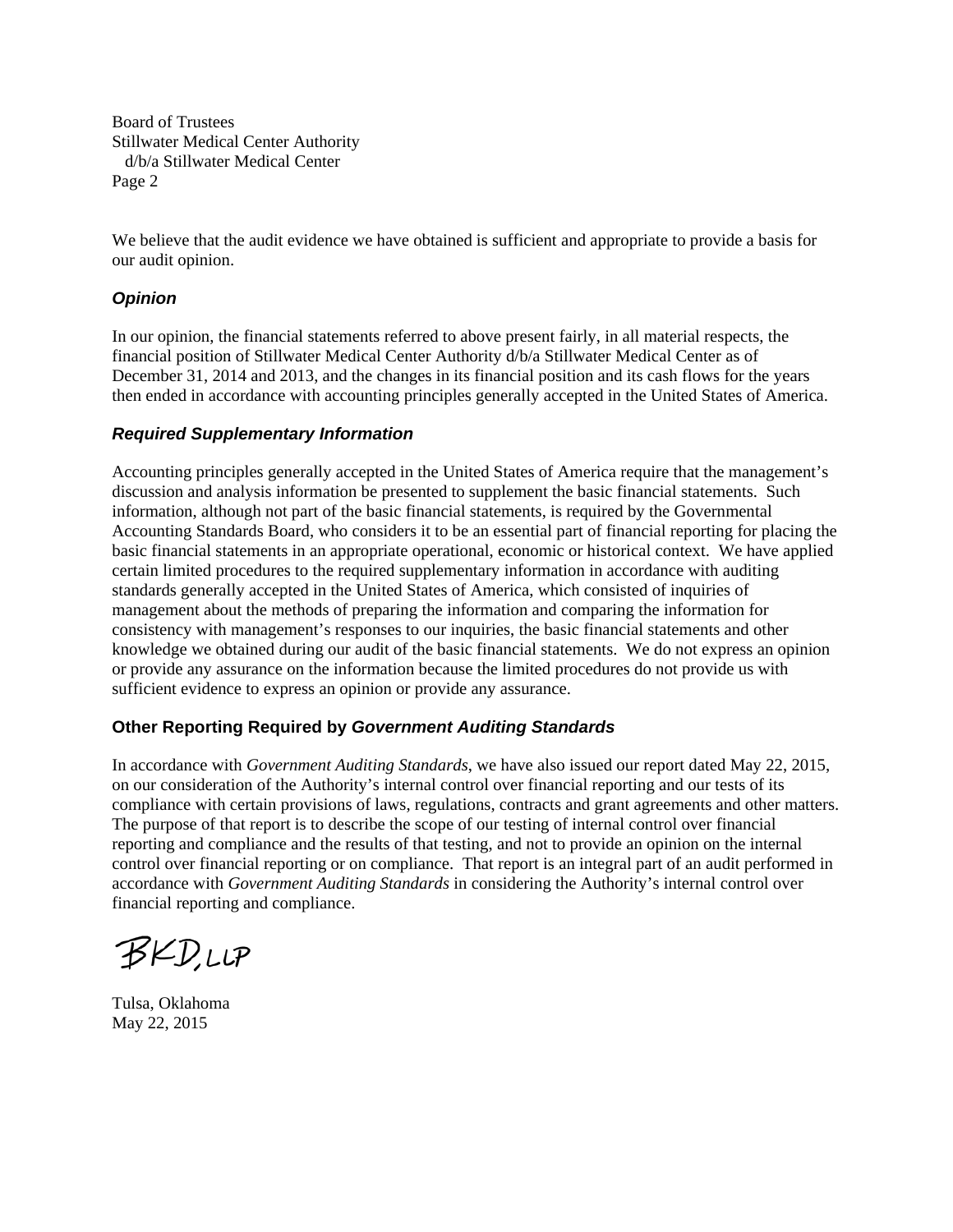# **Stillwater Medical Center Authority d/b/a Stillwater Medical Center A Component Unit of the City of Stillwater, Oklahoma Management's Discussion and Analysis Years Ended December 31, 2014 and 2013**

### *Introduction*

This management's discussion and analysis of the financial performance of Stillwater Medical Center Authority d/b/a Stillwater Medical Center (the Authority) provides an overview of the Authority's financial activities for the years ended December 31, 2014 and 2013. It should be read in conjunction with the accompanying financial statements of the Authority.

### *Financial Highlights*

- Cash and cash equivalents increased in 2014 by \$7,567,059 (58.9%) and increased in 2013 by \$3,650,024 (39.7%).
- The Authority's net position increased in 2014 and 2013 by \$16,014,051 (14.8%) and \$10,691,283 (10.9%), respectively.
- The Authority reported operating income in 2014 and 2013 of \$14,133,632 and \$6,979,686, respectively. The operating income in 2014 increased by \$7,153,946 (102.5%) over the operating income reported in 2013. The operating income in 2013 decreased by \$5,697,962 (44.9%) from the operating income reported in 2012.
- Net nonoperating revenues decreased by \$1,807,794 (49.0%) in 2014 compared to 2013 and increased by \$1,443,111 (64.3%) in 2013 compared to 2012.

## *Using This Annual Report*

The Authority's financial statements consist of three statements—a balance sheet; a statement of revenues, expenses and changes in net position; and a statement of cash flows. These statements provide information about the activities of the Authority, including resources held by the Authority but restricted for specific purposes by creditors, contributors, grantors or enabling legislation. The Authority is accounted for as a business-type activity and presents its financial statements using the economic resources measurement focus and the accrual basis of accounting.

### *The Balance Sheet and Statement of Revenues, Expenses and Changes in Net Position*

One of the most important questions asked about any organization's finances is, "Is the organization as a whole better or worse off as a result of the year's activities?" The balance sheet and the statement of revenues, expenses and changes in net position report information about the Authority's resources and its activities in a way that helps answer this question. These statements include all restricted and unrestricted assets and all liabilities using the accrual basis of accounting. Using the accrual basis of accounting means that all of the current year's revenues and expenses are taken into account regardless of when cash is received or paid.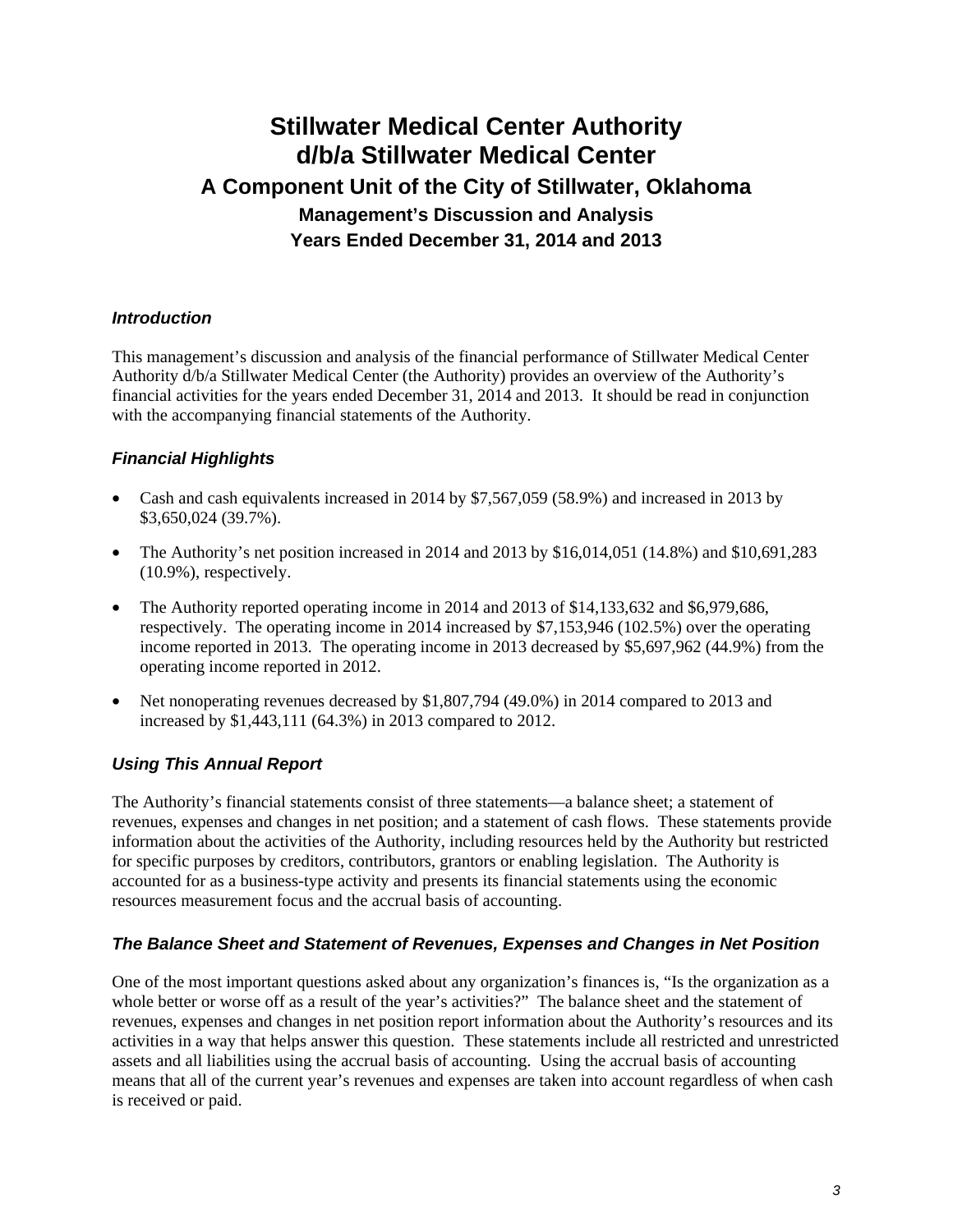These two statements report the Authority's net position and changes in them. The Authority's total net position—the difference between assets and liabilities—is one measure of the Authority's financial health or financial position. Over time, increases or decreases in the Authority's net position are an indicator of whether its financial health is improving or deteriorating. Other nonfinancial factors, such as changes in the Authority's patient base, changes in legislation and regulations, measures of the quantity and quality of services provided to its patients and local economic factors, should also be considered to assess the overall financial health of the Authority.

#### *The Statement of Cash Flows*

The statement of cash flows reports cash receipts, cash payments and net changes in cash and cash equivalents resulting from four defined types of activities. It provides answers to such questions as where did cash come from, what was cash used for and what was the change in cash and cash equivalents during the reporting period.

#### *The Authority's Net Position*

The Authority's net position is the difference between its assets and liabilities reported in the balance sheet. The Authority's net position increased by \$16,014,051 (14.8%) in 2014 over 2013 and increased by \$10,691,283 (10.9%) in 2013 over 2012 as shown in Table 1.

#### *Table 1: Assets, Liabilities and Net Position*

|                                            | 2014             | 2013             | 2012             |
|--------------------------------------------|------------------|------------------|------------------|
| <b>Assets</b>                              |                  |                  |                  |
| Cash and cash equivalents                  | \$<br>20,407,362 | \$<br>12,840,303 | \$<br>9,190,279  |
| Patient accounts receivable, net           | 18,007,198       | 16,674,453       | 12,590,472       |
| Investments                                | 46,136,650       | 39,870,906       | 39,523,614       |
| Other current assets                       | 4,673,622        | 3,876,660        | 5,813,425        |
| Capital assets, net                        | 55,908,689       | 51,850,448       | 48,678,605       |
| Other noncurrent assets                    | 8,478,787        | 9,056,333        | 9,842,061        |
| Total assets                               | 153,612,308      | 134,169,103      | 125,638,456      |
| <b>Liabilities</b>                         |                  |                  |                  |
| Long-term debt (including current portion) | \$<br>16,945,914 | \$<br>14,569,636 | \$<br>14,962,503 |
| Other current liabilities                  | 12,196,727       | 11,143,851       | 12,911,620       |
| <b>Total liabilities</b>                   | 29,142,641       | 25,713,487       | 27,874,123       |
| <b>Net Position</b>                        |                  |                  |                  |
| Net investment in capital assets           | 38,655,032       | 37,185,672       | 30,418,161       |
| Restricted - expendable                    | 1,761,667        | 2,602,974        | 2,629,384        |
| Unrestricted                               | 84,052,968       | 68,666,970       | 64,716,788       |
| Total net position                         | 124,469,667      | 108,455,616      | 97,764,333       |
| Total liabilities and net position         | 153,612,308      | \$134,169,103    | 125,638,456      |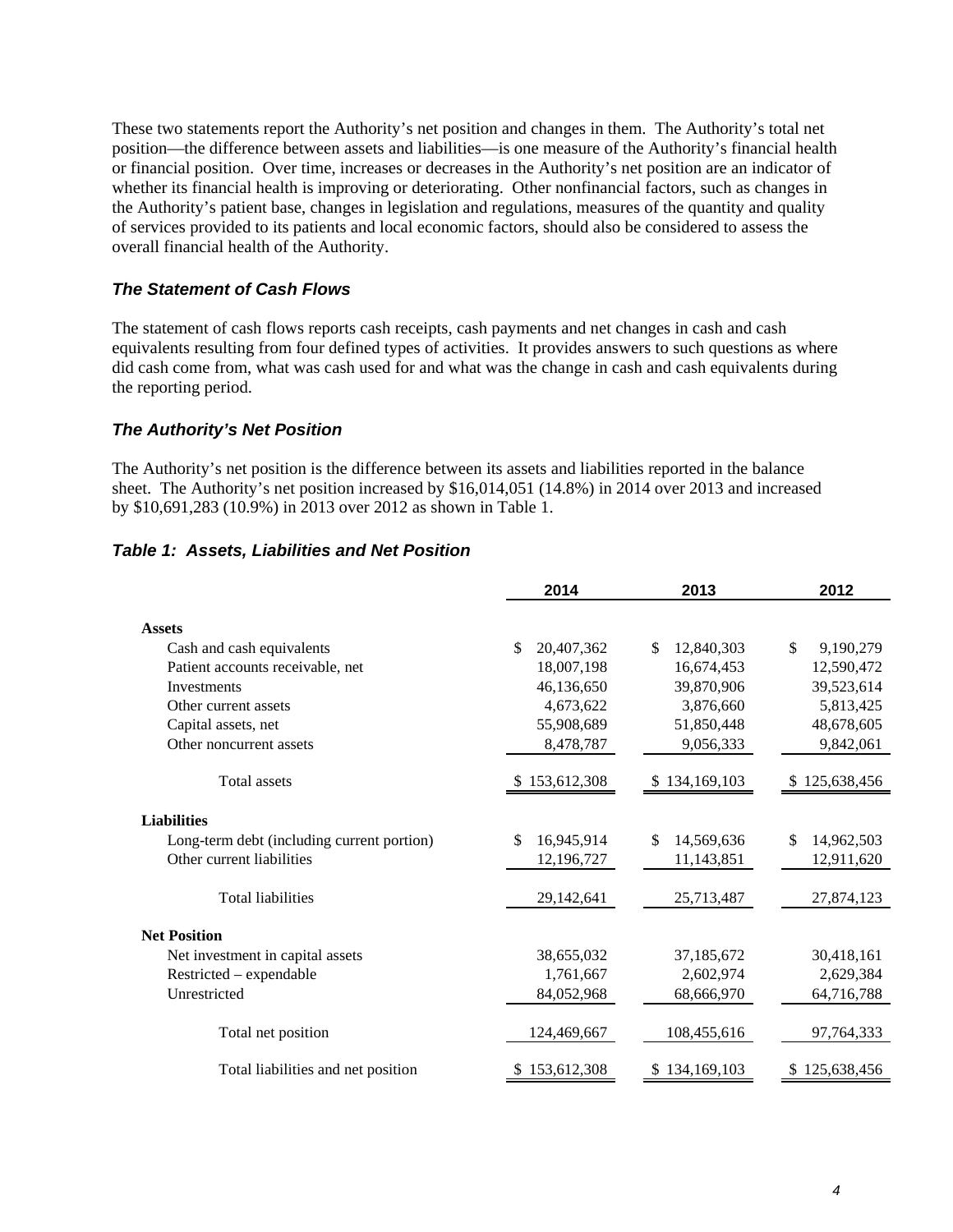A significant change in the Authority's assets in 2014 is the increase in cash and cash equivalents of \$7,567,059 (58.9%), the results of which are described in the Authority's cash flows disclosure on page 11. Investments increased \$6,265,744 (15.7%) as a result of using excess cash from operations, investment income and the change due to refinancing the 2003 and 2005 Bonds. Capital assets increased \$4,058,241 (7.8%) primarily due to the purchase of a building.

A significant change in the Authority's assets in 2013 is the increase in cash and cash equivalents of \$3,650,024 (39.7%), the results of which are described in the Authority's cash flows disclosure on page 11. Patient accounts receivable, net, increased \$4,083,981 (32.4%), which is consistent with the increases in net patient service revenue. Other current assets decreased \$1,936,765 (33.3%) in 2013 as a result of a receivable from self-insured health reinsurance in the amount of \$1,387,000 recorded in 2012 and from a \$597,252 electronic health records incentive receivable in 2012, both of which were received in 2013.

#### *Operating Results and Changes in the Authority's Net Position*

In 2014, the Authority's net position increased by \$16,014,051 as shown in Table 2. This increase is made up of several different components and represents an increase of \$5,322,768 (49.8%) compared with the increase in net position for 2013 of \$10,691,283. The Authority's change in net position decreased from \$14,922,750 in 2012 to \$10,691,283 in 2013, a decrease of \$4,231,467 (28.4%).

|                                                   | 2014          | 2013          | 2012          |
|---------------------------------------------------|---------------|---------------|---------------|
| <b>Operating Revenues</b>                         |               |               |               |
| Net patient service revenue                       | \$137,164,637 | \$116,878,343 | \$100,554,781 |
| Gain on investment in joint ventures              | 1,179,827     | 1,274,807     | 1,312,868     |
| Other operating revenues                          | 4,717,442     | 4,266,582     | 5,522,662     |
| Total operating revenues                          | 143,061,906   | 122,419,732   | 107,390,311   |
| <b>Operating Expenses</b>                         |               |               |               |
| Salaries, wages and employee benefits             | 66,984,023    | 62,682,946    | 49,226,902    |
| Purchased services and professional fees          | 16,899,117    | 12,722,600    | 10,688,881    |
| Supplies and other expenses                       | 36,682,371    | 32,310,134    | 29,004,588    |
| Depreciation and amortization                     | 8,362,763     | 7,724,366     | 5,792,292     |
| Total operating expenses                          | 128,928,274   | 115,440,046   | 94,712,663    |
| <b>Operating Income</b>                           | 14,133,632    | 6,979,686     | 12,677,648    |
| <b>Nonoperating Revenues (Expenses)</b>           |               |               |               |
| Noncapital grants and gifts                       | 4,542         | 44,485        | 22,273        |
| Gain on investment in joint ventures              | 7,653         | 55,392        | 159,125       |
| Investment income                                 | 2,609,543     | 4,457,874     | 2,883,089     |
| Interest expense and financing costs              | (741, 319)    | (869, 538)    | (819, 385)    |
| Total nonoperating revenues                       |               |               |               |
| (expenses)                                        | 1,880,419     | 3,688,213     | 2,245,102     |
| <b>Gifts to Purchase Capital Assets and Other</b> |               |               |               |
| <b>Capital Gifts</b>                              |               | 23,384        |               |
| <b>Increase in Net Position</b>                   | 16,014,051    | 10,691,283    | 14,922,750    |

#### *Table 2: Operating Results and Changes in Net Position*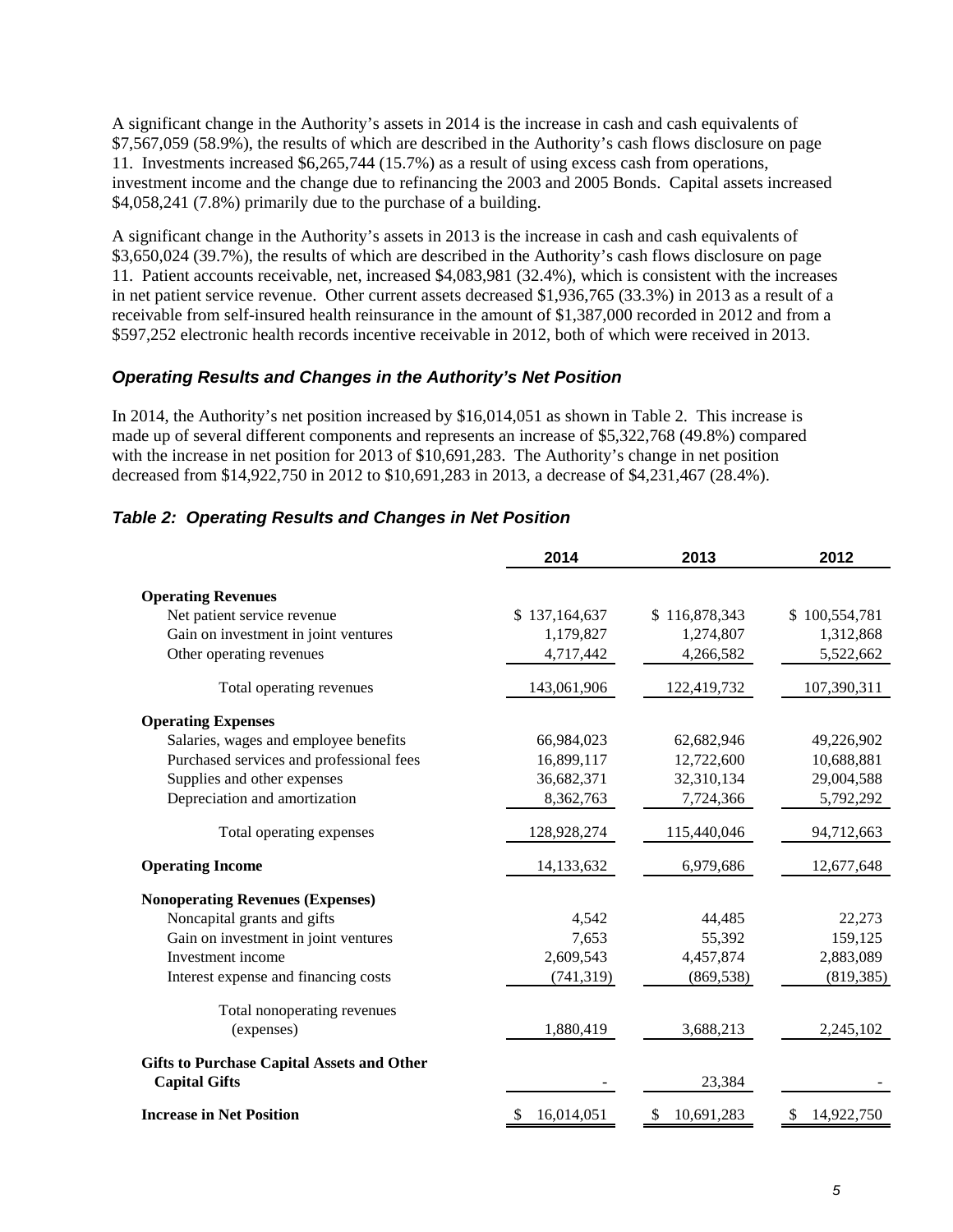### *Operating Income*

The first component of the overall change in the Authority's net position is its operating income or loss generally, the difference between net patient service revenue and other operating revenues and the expenses incurred to perform those services. In each of the past three years, the Authority has reported an operating income.

Operating income for 2014 increased by \$7,153,946 (102.5%) as compared to 2013. The primary components of the increased operating income are:

- An increase in net patient service revenue of \$20,286,294 (17.4%) as a result of higher outpatient volumes during 2014 and higher volumes at clinics partially due to new physicians added in 2014 and late 2013. In addition, the Authority posted rate increases to most inpatient and outpatient services averaging 6.1%.
- An increase in salaries, wages and employee benefits of  $$4,301,077$  (6.9%) as a result of pay increases in combination with the additional employees needed to cover the increase in clinic and outpatient volumes.
- An increase in supplies and other expenses of \$4,372,237 (13.5%) as a result of Supplemental Hospital Offset Payment Program (SHOPP) assessments increasing approximately \$700,000 and the increased use of supplies due to corresponding higher clinic and outpatient volumes.
- An increase in purchased services and professional fee expenses of \$4,176,517 (32.8%) as a result of the purchased services related to OrthoOklahoma P.C. (OrthoOklahoma), and the physicians previously associated with the Warren Clinic located in Stillwater and the Authority's oncology clinic both being operational for a full year in 2014 compared to a partial year in 2013. Increases also occurred due to several increased services related to electronic health record implementation and maintenance.

Operating income for 2013 decreased by \$5,697,962 (44.9%) as compared to 2012. The primary components of the decreased operating income are:

- An increase in net patient service revenue of \$16,423,562 (16.2%) as a result of the addition of OrthoOklahoma and the physicians previously associated with the Warren Clinic located in Stillwater, resulting in increased net patient service revenue of approximately \$7,505,000 and \$3,317,000, respectively, during 2013. In addition, the Authority posted rate increases to most inpatient and outpatient services averaging 6.9%.
- An increase in salaries, wages and employee benefits of \$13,456,044 (27.3%) as a result of the addition of OrthoOklahoma and the physicians previously associated with the Warren Clinic located in Stillwater, resulting in increased salaries, wages and employee benefits of approximately \$4,764,000 and \$3,115,000, respectively, during 2013. In addition, during 2013, the Authority saw increased salaries during the year as a result of pay increases and market adjustments totaling approximately 3.5%.
- An increase in supplies and other expenses of \$3,305,546 (11.4%) as a result of the addition of OrthoOklahoma and the physicians previously associated with the Warren Clinic located in Stillwater, resulting in increased supplies and other expenses of approximately \$968,000 and \$1,092,000, respectively, during 2013. The current year includes drug and other expenses of approximately \$462,000 related to the 2013 opening of the Authority's oncology clinic.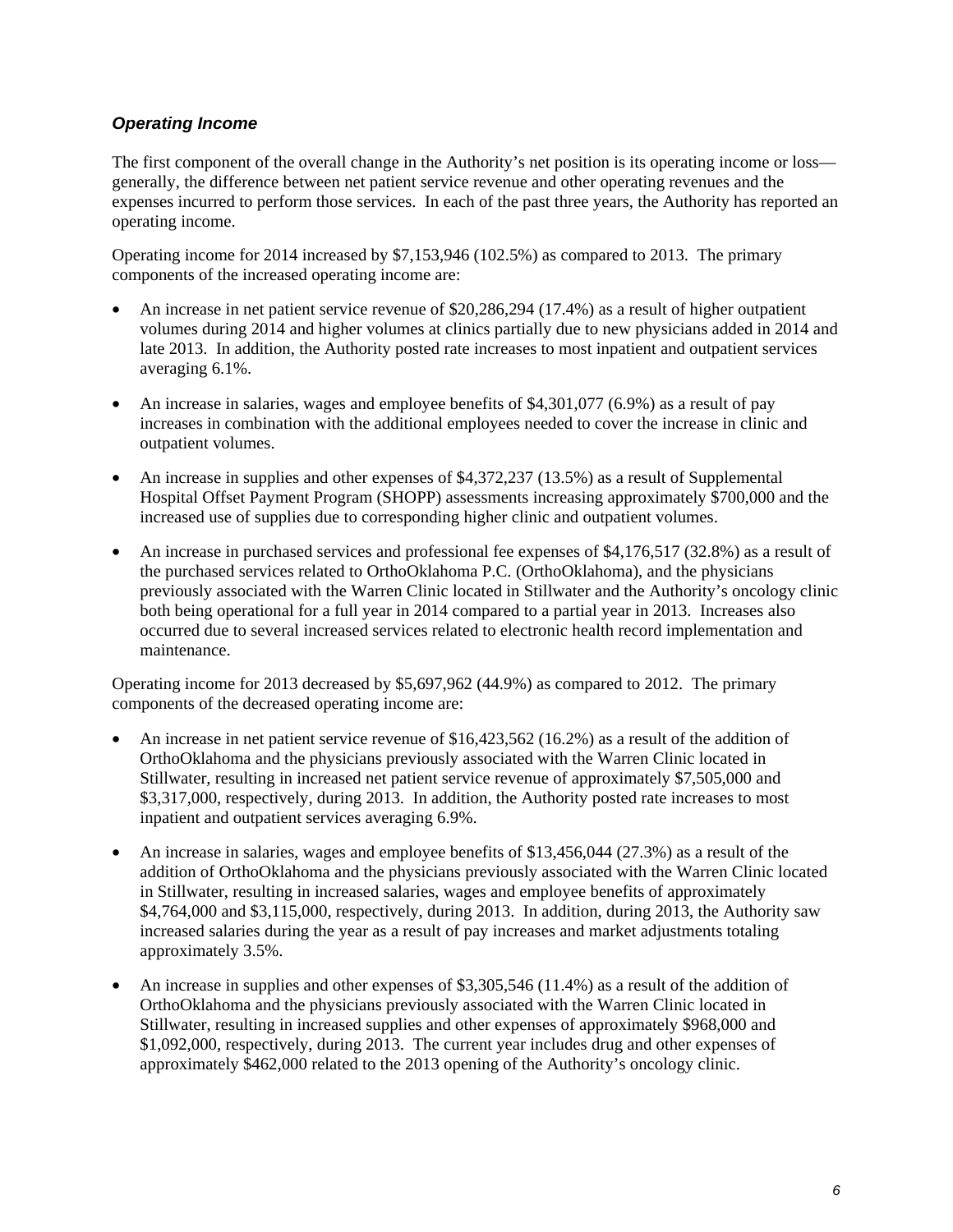• An increase in purchased services and professional fee expenses of \$2,033,719 (19.0%) as a result of the addition of OrthoOklahoma, the physicians previously associated with the Warren Clinic located in Stillwater and the Authority's oncology clinic, resulting in increased purchased services and professional fees of approximately \$514,000, \$279,000 and \$252,000, respectively, during 2013. In addition, the prior year also includes increases related to the Authority's use of mid-level practitioners within the emergency department totaling approximately \$186,000. Other various increases in purchased services and professional fees include the need for additional service contracts related to necessary equipment, increased information technology services outsourced and consulting services provided in advance of the Authority's 340B program.

#### *Nonoperating Revenues and Expenses*

Nonoperating revenues and expenses consist primarily of the Authority's investment in joint ventures, investment income and interest expense. In 2014, the Authority's investment income decreased by \$1,848,331 as compared to 2013 due to lower performance in investment markets. In 2013, the Authority's investment income increased by \$1,574,785 as compared to 2012 due to increases in the total volume of investments and greater performance in investment markets. In 2014, the Authority's interest expense decreased by \$233,639 as compared to 2013 due to refinancing bonds as discussed below, which was partially offset by \$105,420 in bond issuance costs.

### *The Authority's Cash Flows*

Net cash provided by operating activities increased in 2014 by \$7,492,448 (55.2%) from 2013. The increase is attributable to receipts from and on behalf of patients increasing a larger amount than payments to suppliers, contractors and employees. A portion of the cash generated from operating activities was reinvested back into the facility through new equipment purchases and infrastructure improvements. Therefore, the Authority's overall cash position increase is attributable to the cash provided by operating activities.

### *Capital Asset and Debt Administration*

### **Capital Assets**

At the end of 2014, the Authority had \$55,908,689 invested in capital assets, net of accumulated depreciation, as detailed in *Note 6* to the financial statements. In 2014, the Authority purchased new equipment and infrastructure improvements costing \$10,994,229. Of this amount, \$254,160 was acquired through incursion of capital lease obligations.

At the end of 2013, the Authority had \$51,850,448 invested in capital assets, net of accumulated depreciation, as detailed in *Note 6* to the financial statements. In 2013, the Authority purchased new equipment and infrastructure improvements costing \$9,743,726. Of this amount, \$588,827 was acquired through incursion of capital lease obligations.

#### **Debt**

At December 31, 2014 and 2013, the Authority had \$16,945,914 and \$14,569,636, respectively, in revenue bonds and capital lease obligations outstanding as discussed in *Note 9* to the financial statements. To take advantage of more favorable interest rates and fund certain capital expenditures, the Authority redeemed the Series 2003 revenue bonds and the Series 2005 revenue bonds during 2014 by using the proceeds received from the issuance of the Series 2014 revenue bonds as discussed in *Note 9*. The Authority also incurred \$254,160 and \$588,827 of new debt in 2014 and 2013, respectively, related to the purchase of new capital lease obligations.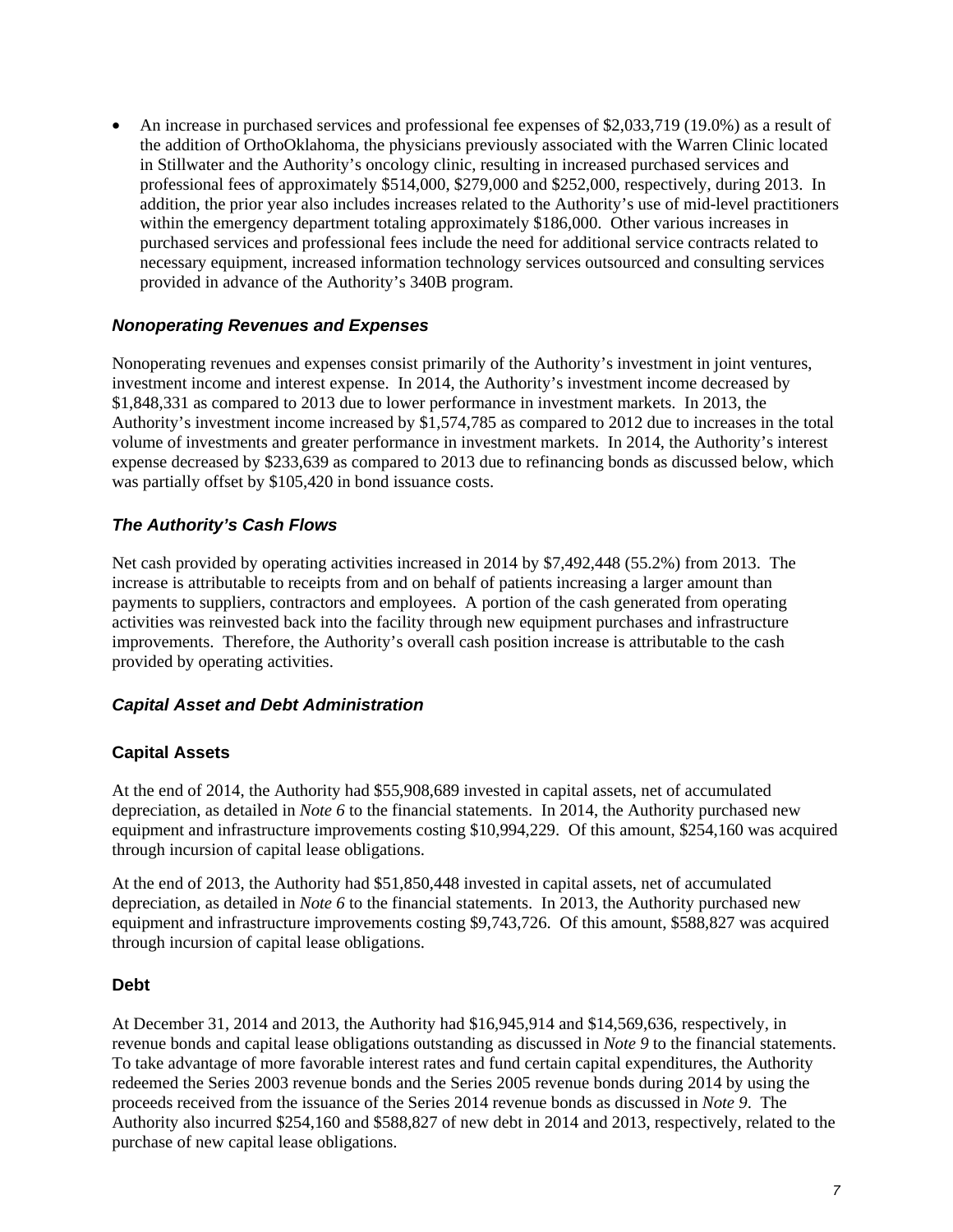### *Contacting the Authority's Financial Management*

This financial report is designed to provide the Authority's patients, suppliers, taxpayers and creditors with a general overview of the Authority's finances and to show the Authority's accountability for the money it receives. Questions about this report and requests for additional financial information should be directed to the Authority's Business Administration by telephoning 405.372.1480.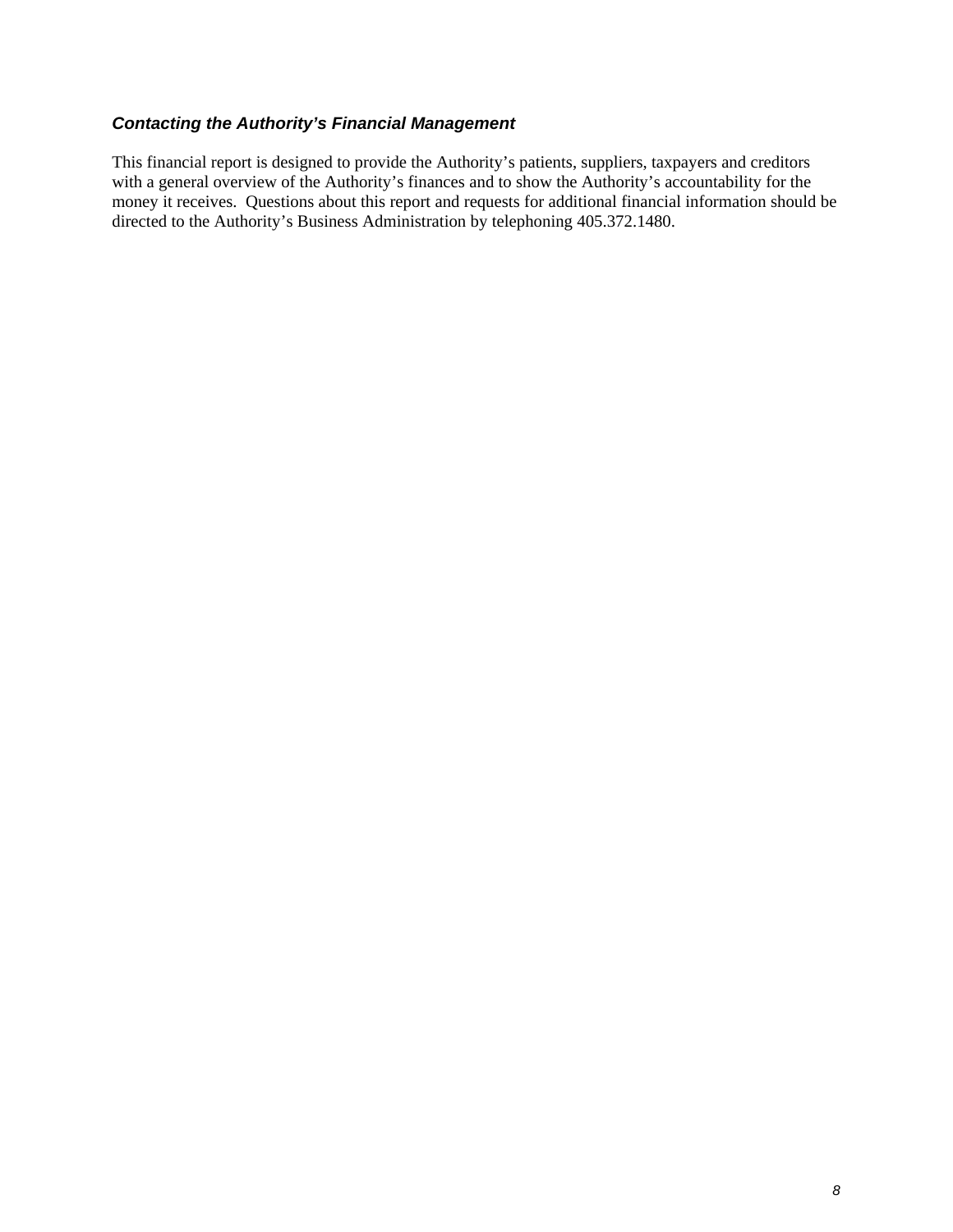## **Assets**

|                                                  | 2014              | 2013              |
|--------------------------------------------------|-------------------|-------------------|
|                                                  |                   |                   |
| <b>Current Assets</b>                            |                   |                   |
| Cash and cash equivalents                        | 20,407,362<br>\$. | 12,840,303<br>\$. |
| Short-term investments                           | 27,910,746        | 27,779,379        |
| Restricted cash and investments – current        | 1,783,717         | 1,049,654         |
| Patient accounts receivable, net of allowance;   |                   |                   |
| $2014 - $5,245,000, 2013 - $5,010,000$           | 18,007,198        | 16,674,453        |
| Supplies                                         | 2,737,510         | 2,513,728         |
| Prepaid expenses and other                       | 1,936,112         | 1,362,932         |
| Total current assets                             | 72,782,645        | 62,220,449        |
| <b>Noncurrent Cash and Investments</b>           |                   |                   |
| Held by trustee for debt service                 | 1,783,717         | 2,662,628         |
| Less amount required to meet current obligations | 1,783,717         | 1,049,654         |
|                                                  |                   | 1,612,974         |
| Other long-term investments                      | 16,442,187        | 9,428,899         |
| Noncurrent cash and investments, net             | 16,442,187        | 11,041,873        |
| <b>Capital Assets, Net</b>                       | 55,908,689        | 51,850,448        |
| <b>Investments in Joint Ventures</b>             | 2,060,660         | 2,257,357         |
| Goodwill, Net                                    | 6,418,127         | 6,798,976         |
| <b>Total assets</b>                              | \$153,612,308     | \$134,169,103     |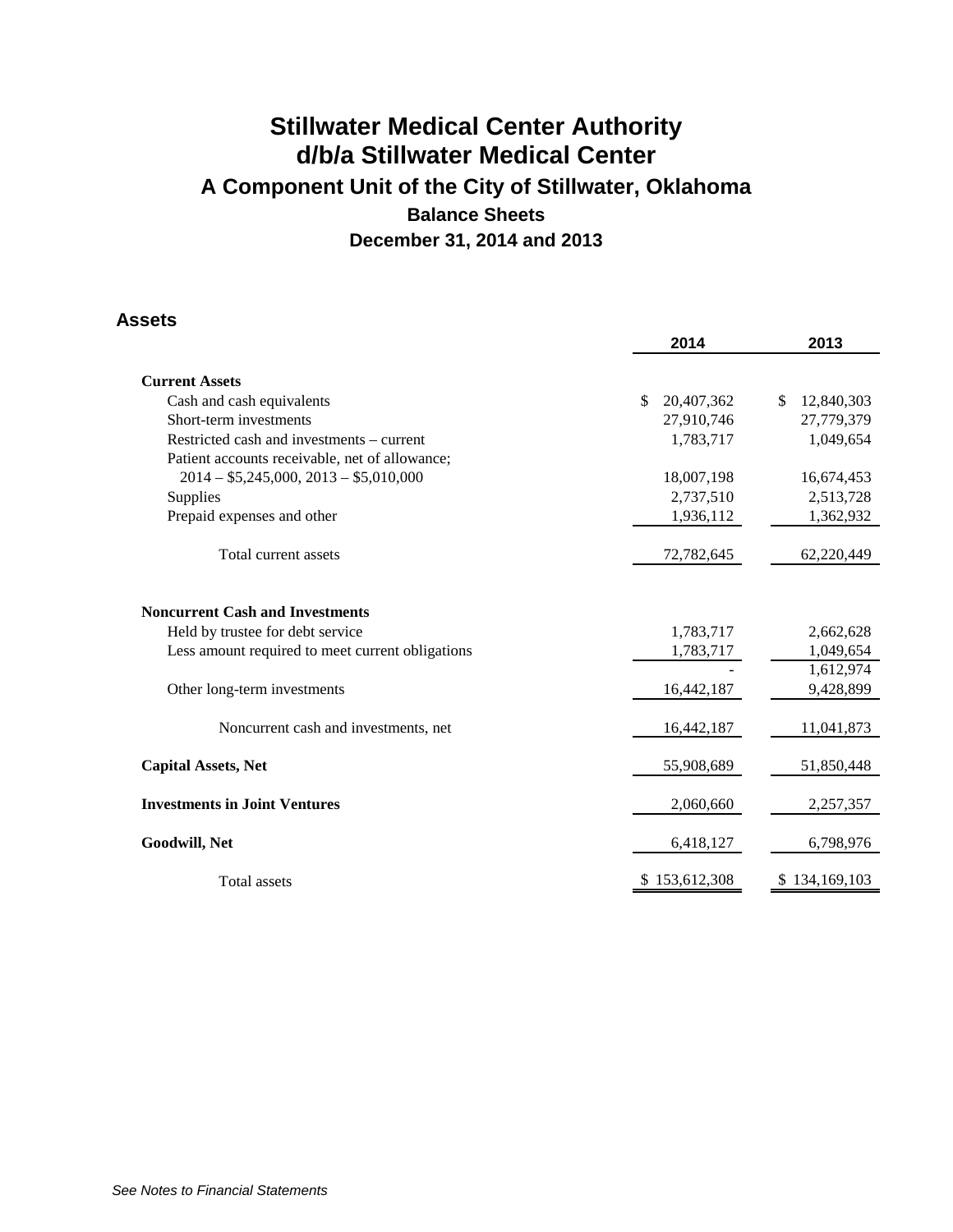## **Liabilities and Net Position**

|                                             | 2014                       | 2013             |
|---------------------------------------------|----------------------------|------------------|
| <b>Current Liabilities</b>                  |                            |                  |
| Current maturities of long-term debt        | $\mathcal{S}$<br>3,650,994 | \$<br>1,127,309  |
| Accounts payable                            | 2,826,732                  | 2,201,820        |
| Accrued expenses                            | 9,299,995                  | 8,772,031        |
| Estimated amounts due to third-party payers | 70,000                     | 170,000          |
| Total current liabilities                   | 15,847,721                 | 12,271,160       |
|                                             |                            |                  |
| <b>Long-Term Debt</b>                       | 13,294,920                 | 13,442,327       |
| <b>Total liabilities</b>                    | 29,142,641                 | 25,713,487       |
|                                             |                            |                  |
| <b>Net Position</b>                         |                            |                  |
| Net investment in capital assets            | 38,655,032                 | 37,185,672       |
| Restricted – expendable for debt service    | 1,761,667                  | 2,602,974        |
| Unrestricted                                | 84,052,968                 | 68,666,970       |
| Total net position                          | 124,469,667                | 108,455,616      |
| Total liabilities and net position          | 153,612,308                | 134,169,103<br>S |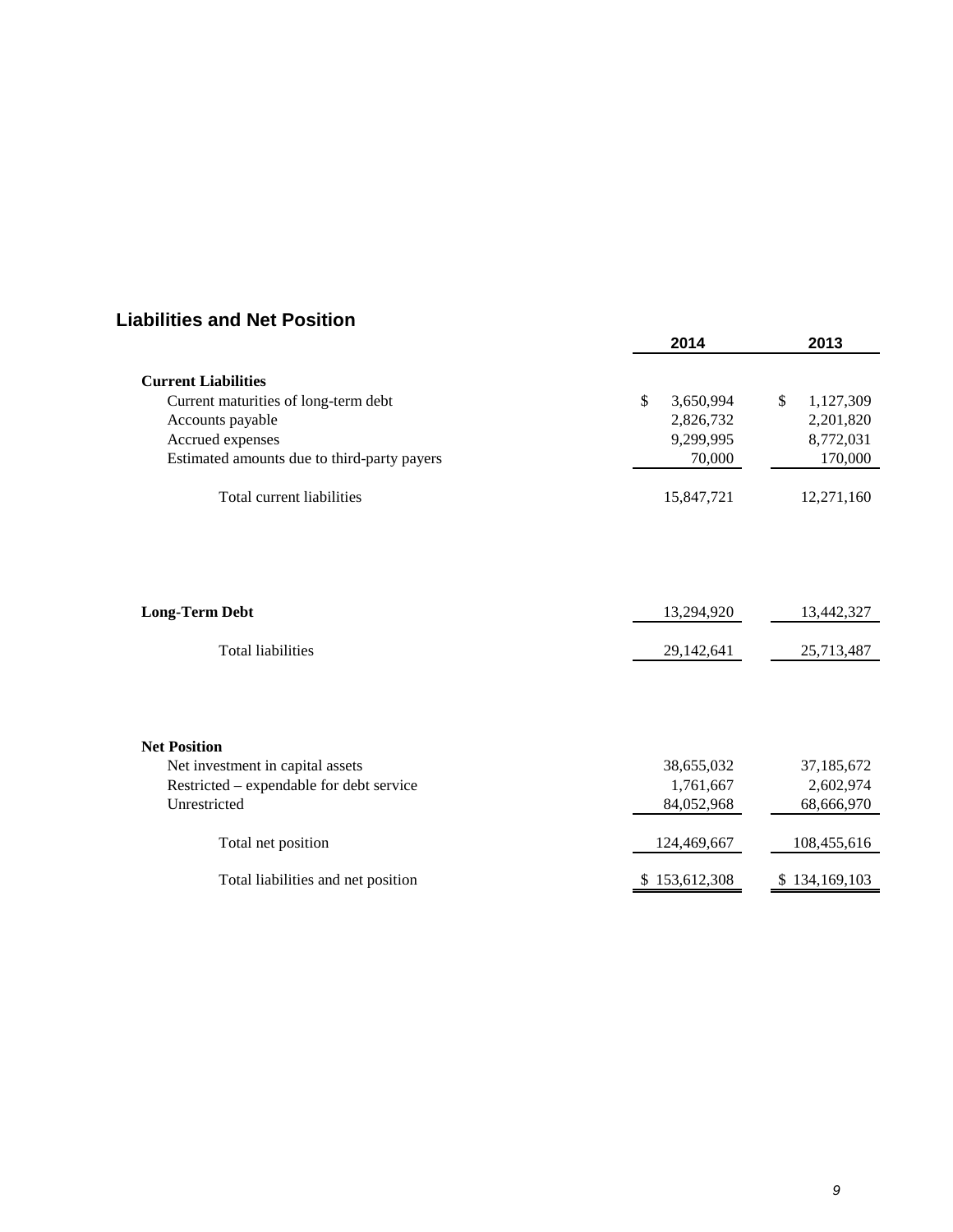# **Stillwater Medical Center Authority d/b/a Stillwater Medical Center A Component Unit of the City of Stillwater, Oklahoma**

## **Statements of Revenues, Expenses and Changes in Net Position**

**Years Ended December 31, 2014 and 2013** 

|                                                                 | 2014          | 2013          |
|-----------------------------------------------------------------|---------------|---------------|
| <b>Operating Revenues</b>                                       |               |               |
| Net patient service revenue, net of provision for uncollectible |               |               |
| accounts; 2014 - \$10,144,577; 2013 - \$11,876,399              | \$137,164,637 | \$116,878,343 |
| Gain on investments in joint ventures                           | 1,179,827     | 1,274,807     |
| Other                                                           | 4,717,442     | 4,266,582     |
| Total operating revenues                                        | 143,061,906   | 122,419,732   |
| <b>Operating Expenses</b>                                       |               |               |
| Salaries and wages                                              | 53,339,980    | 49,236,884    |
| Employee benefits                                               | 13,644,043    | 13,446,062    |
| Purchased services and professional fees                        | 16,899,117    | 12,722,600    |
| Supplies and other expenses                                     | 36,687,567    | 32,311,369    |
| Depreciation and amortization                                   | 8,362,763     | 7,724,366     |
| Gain on sale of capital assets                                  | (5,196)       | (1,235)       |
| Total operating expenses                                        | 128,928,274   | 115,440,046   |
| <b>Operating Income</b>                                         | 14,133,632    | 6,979,686     |
| <b>Nonoperating Revenues (Expenses)</b>                         |               |               |
| Noncapital grants and gifts                                     | 4,542         | 44,485        |
| Gain on investments in joint ventures                           | 7,653         | 55,392        |
| Investment income                                               | 2,609,543     | 4,457,874     |
| Interest expense and financing costs                            | (741, 319)    | (869, 538)    |
| Total nonoperating revenues (expenses)                          | 1,880,419     | 3,688,213     |
| <b>Excess of Revenues over Expenses Before Capital Gifts</b>    | 16,014,051    | 10,667,899    |
| <b>Gifts to Purchase Capital Assets and Other Capital Gifts</b> |               | 23,384        |
| <b>Increase in Net Position</b>                                 | 16,014,051    | 10,691,283    |
| <b>Net Position, Beginning of Year</b>                          | 108,455,616   | 97,764,333    |
| <b>Net Position, End of Year</b>                                | \$124,469,667 | \$108,455,616 |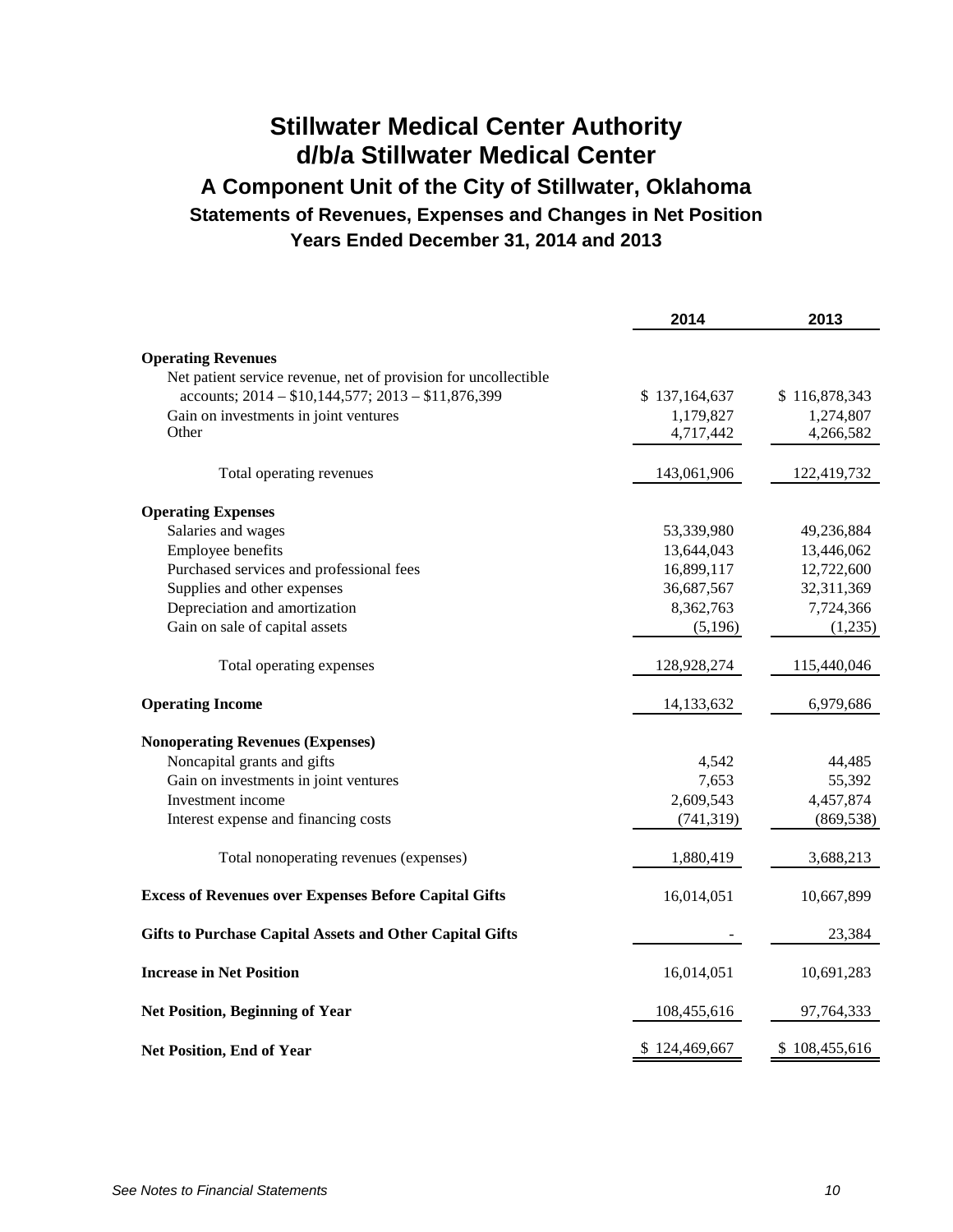# **Stillwater Medical Center Authority d/b/a Stillwater Medical Center A Component Unit of the City of Stillwater, Oklahoma Statements of Cash Flows Years Ended December 31, 2014 and 2013**

|                                                             | 2014             | 2013             |
|-------------------------------------------------------------|------------------|------------------|
| <b>Operating Activities</b>                                 |                  |                  |
| Receipts from and on behalf of patients                     | \$135,731,892    | \$113,249,362    |
| Payments to suppliers and contractors                       | (53,690,776)     | (42,348,060)     |
| Payments to employees                                       | (66,984,023)     | (62, 682, 946)   |
| Other receipts and payments, net                            | 6,117,999        | 5,358,868        |
|                                                             |                  |                  |
| Net cash provided by operating activities                   | 21,175,092       | 13,577,224       |
| <b>Noncapital Financing Activities</b>                      |                  |                  |
| Noncapital gifts                                            | 4,542            | 44,485           |
| Net cash provided by noncapital financing activities        | 4,542            | 44,485           |
| <b>Capital and Related Financing Activities</b>             |                  |                  |
| Capital grants and gifts                                    |                  | 23,384           |
| Proceeds from issuance of long-term debt                    | 15,570,000       |                  |
| Payment of bond issuance costs                              | (105, 420)       |                  |
| Proceeds from disposal of capital assets                    | 11,969           | 7,089            |
| Principal paid on long-term debt                            | (13, 447, 882)   | (981, 694)       |
| Interest paid on long-term debt                             | (552,902)        | (744, 568)       |
| Purchase of capital assets                                  | (10, 648, 067)   | (12, 389, 719)   |
| Net cash used in capital and related financing activities   | (9,172,302)      | (14,085,508)     |
| <b>Investing Activities</b>                                 |                  |                  |
| Change in restricted assets whose use is limited under bond |                  |                  |
| agreements, net                                             | 878,911          | 23,460           |
| Change in investments, net                                  | (5,522,984)      | 3,167,596        |
| Dividends received from investments in joint ventures       | (184, 386)       | 3,241            |
| Purchase of Women First, LLC, net of cash acquired          | (599, 686)       |                  |
| Investment income received                                  | 987,872          | 919,526          |
| Net cash provided by (used in) investing activities         | (4,440,273)      | 4,113,823        |
| <b>Increase in Cash and Cash Equivalents</b>                | 7,567,059        | 3,650,024        |
| <b>Cash and Cash Equivalents, Beginning of Year</b>         | 12,840,303       | 9,190,279        |
| Cash and Cash Equivalents, End of Year                      | \$<br>20,407,362 | 12,840,303<br>\$ |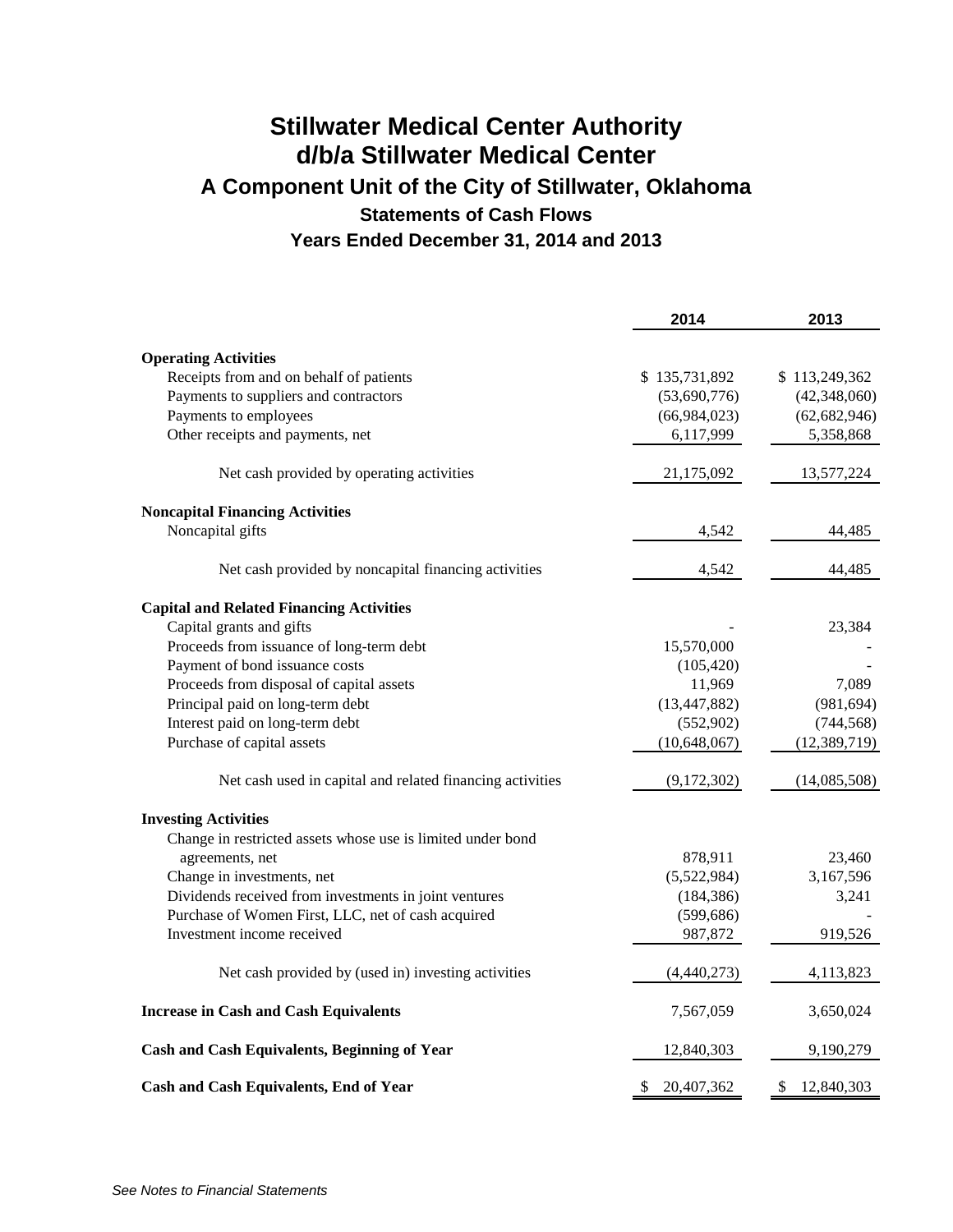|                                                                        | 2014             | 2013            |
|------------------------------------------------------------------------|------------------|-----------------|
| <b>Reconciliation of Net Operating Revenues (Expenses) to Net Cash</b> |                  |                 |
| <b>Provided by Operating Activities</b>                                |                  |                 |
| Operating income                                                       | \$<br>14,133,632 | \$<br>6,979,686 |
| Depreciation and amortization                                          | 8,362,763        | 7,724,366       |
| Accrued self-insurance costs                                           | (310,056)        | (768, 707)      |
| Gain on sale of capital assets                                         | (5,196)          | (1,235)         |
| Provision for uncollectible accounts                                   | 10,144,577       | 11,876,399      |
| Changes in operating assets and liabilities                            |                  |                 |
| Patient accounts receivable                                            | (11, 477, 322)   | (15,960,380)    |
| Supplies, prepaid expenses and other                                   | (941, 969)       | 1,509,151       |
| Estimated amounts due to/from third-party payers                       | (100,000)        | 455,000         |
| Change in investments in joint ventures                                | 220,730          | (182, 521)      |
| Accounts payable and accrued expenses                                  | 1,147,933        | 1,945,465       |
| Net cash provided by operating activities                              | 21,175,092       | 13,577,224<br>S |
| <b>Supplemental Cash Flows Information</b>                             |                  |                 |
| Capital asset purchases in accounts payable                            | \$<br>307,743    | \$<br>215,741   |
| Capital lease obligations incurred for equipment                       | \$<br>254,160    | \$<br>588,827   |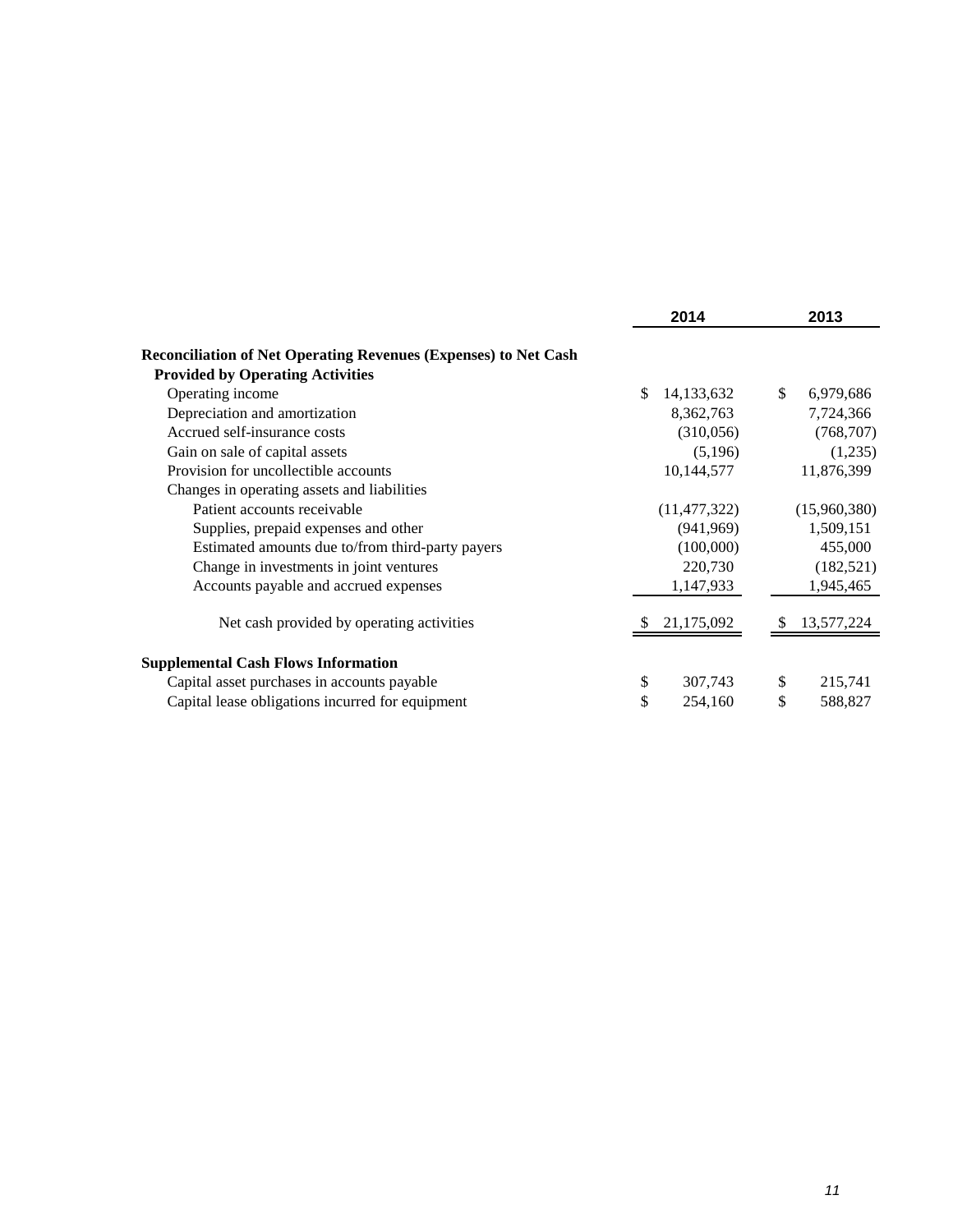### **Note 1: Nature of Operations and Summary of Significant Accounting Policies**

#### *Nature of Operations and Reporting Entity*

Stillwater Medical Center Authority d/b/a Stillwater Medical Center (the Authority) is a public trust and an agency of the state of Oklahoma. The Authority is a component unit of the City of Stillwater, Oklahoma (the City), as the Board of Commissioners of the City appoints the majority of the members of the Board of Trustees of the Authority. The Authority operates, as its sole activity, Stillwater Medical Center under the terms of a trust indenture originally dated December 14, 1971.

The Authority primarily earns revenues by providing inpatient, outpatient and emergency care services to patients in Stillwater, Oklahoma, and surrounding communities. The Authority also operates physician clinics, a rehabilitation unit and provides home health services in the same geographic area.

#### *Basis of Accounting and Presentation*

The financial statements of the Authority have been prepared on the accrual basis of accounting using the economic resources measurement focus. Revenues, expenses, gains, losses, assets and liabilities from exchange and exchange-like transactions are recognized when the exchange transaction takes place, while those from government-mandated nonexchange transactions (principally federal and state grants and county appropriations) are recognized when all applicable eligibility requirements are met. Operating revenues and expenses include exchange transactions and program-specific, government-mandated nonexchange transactions. Noncapital grants and gifts that are not program-specific, investment income and interest on capital assets-related debt are included in nonoperating revenues and expenses. The Authority first applies restricted net position when an expense or outlay is incurred for purposes for which both restricted and unrestricted net position are available.

#### *Use of Estimates*

The preparation of financial statements in conformity with accounting principles generally accepted in the United States of America requires management to make estimates and assumptions that affect the reported amounts of assets and liabilities and disclosure of contingent assets and liabilities at the date of the financial statements and the reported amounts of revenues and expenses during the reporting period. Actual results could differ from those estimates.

#### *Cash and Cash Equivalents*

The Authority considers all liquid investments with original maturities of three months or less to be cash equivalents. At December 31, 2014 and 2013, cash equivalents consisted primarily of money market accounts with brokers.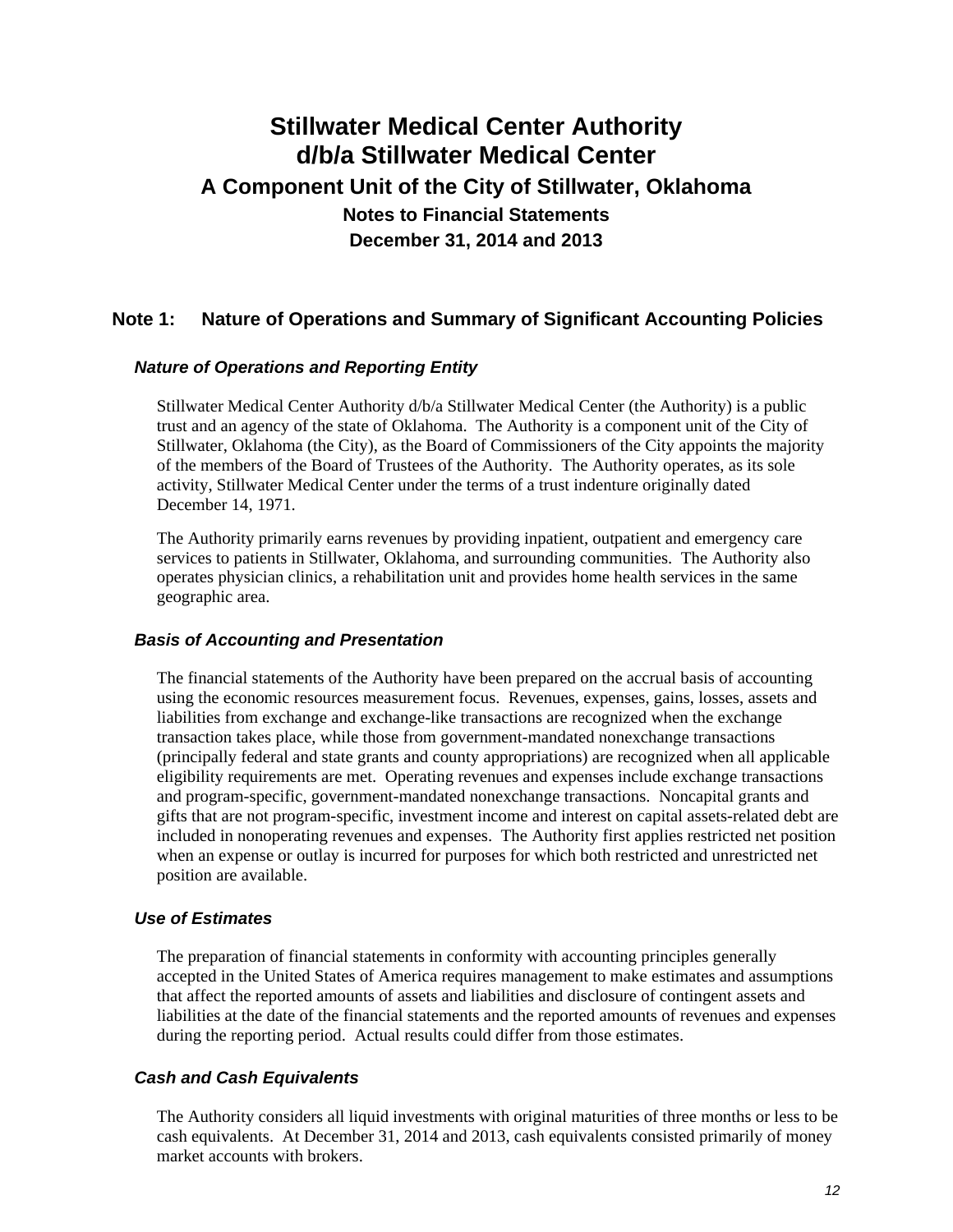#### *Risk Management*

The Authority is exposed to various risks of loss from torts; theft of, damage to and destruction of assets; business interruption; errors and omissions; employee injuries and illnesses; natural disasters; medical malpractice; and employee health, dental and accident benefits. Commercial insurance coverage is purchased for claims arising from such matters other than those related to workers' compensation and employee health claims. Settled claims have not exceeded this commercial coverage in any of the three preceding years.

The Authority is self-insured for a portion of its exposure to the risk of loss from workers' compensation and employee health claims. Annual estimated provisions are accrued for the selfinsured portion of these claims and include an estimate of the ultimate costs for both reported claims and claims incurred but not yet reported.

#### *Investments and Investment Income*

Investments in U.S. Treasury, agency and instrumentality obligations with a remaining maturity of one year or less at the time of acquisition and non-negotiable certificates of deposit are carried at amortized cost. The investments in joint ventures are reported on the cost and equity methods of accounting (see *Note 5* for additional information on joint ventures). All other investments are carried at fair value. Fair value is determined using quoted market prices.

Investment income includes dividend and interest income, realized gains and losses on investments carried at other than fair value and the net change for the year in the fair value of investments carried at fair value.

#### *Patient Accounts Receivable*

The Authority reports patient accounts receivable for services rendered at net realizable amounts from third-party payers, patients and others. The Authority provides an allowance for uncollectible accounts based upon a review of outstanding receivables, historical collection information and existing economic conditions.

#### *Supplies*

Supply inventories are stated at the lower of cost, determined using the first-in, first-out method, or market.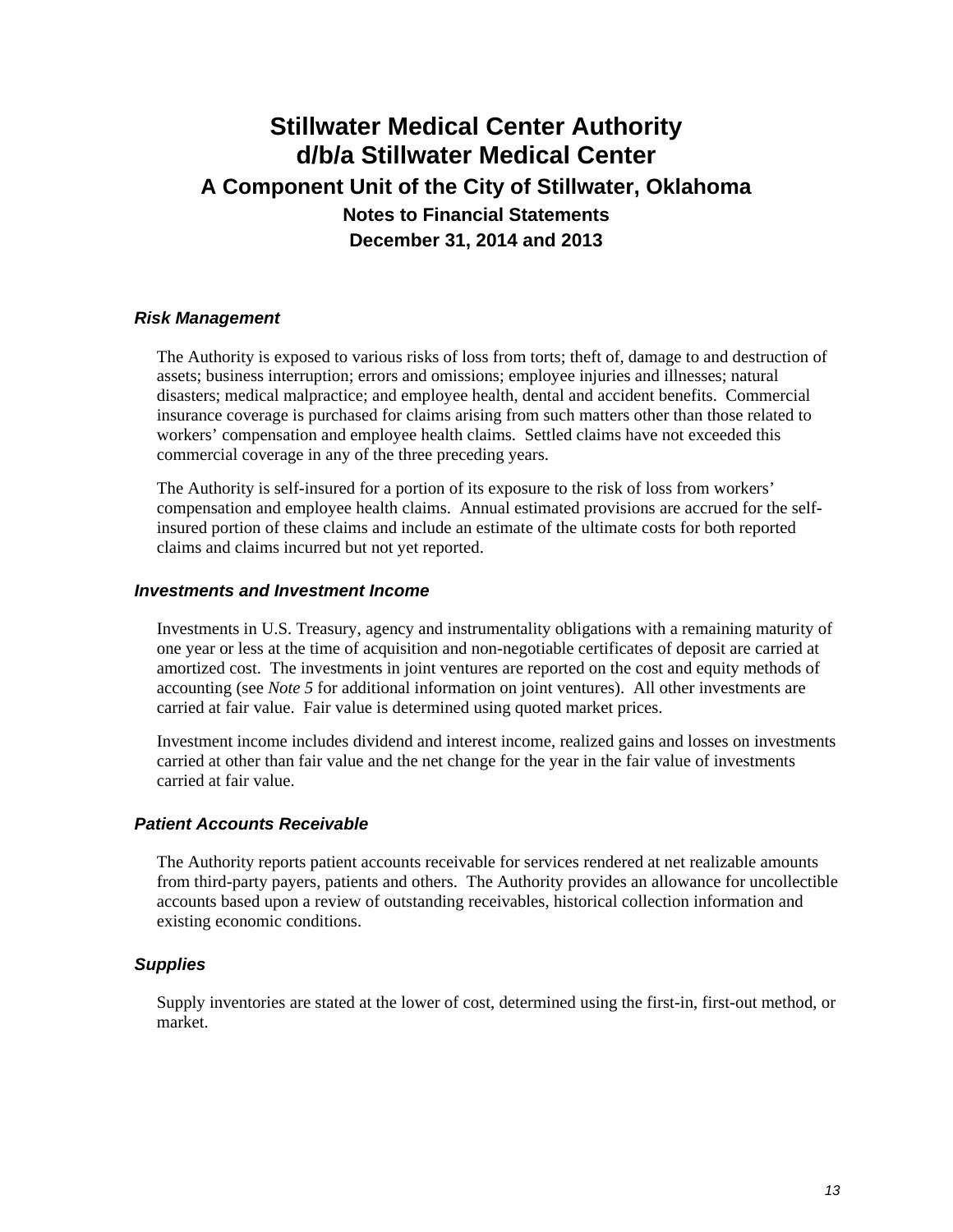#### *Capital Assets*

Capital assets are recorded at cost at the date of acquisition, or fair value at the date of donation if acquired by gift. Depreciation is computed using the straight-line method over the estimated useful life of each asset. Assets under capital lease obligations and leasehold improvements are depreciated over the shorter of the lease term or their respective estimated useful lives. The following estimated useful lives are being used by the Authority:

| Land improvements                    | 8–20 years    |
|--------------------------------------|---------------|
| Buildings and leasehold improvements | $10-40$ years |
| Equipment                            | $3-20$ years  |

#### *Compensated Absences*

Authority policies permit most employees to accumulate paid time off benefits that may be realized as paid time off or, in limited circumstances, as a cash payment. Expense and the related liability are recognized as benefits are earned whether the employee is expected to realize the benefit as time off or in cash. Compensated absence liabilities are computed using the regular pay and termination pay rates in effect at the balance sheet date plus an additional amount for compensation-related payments, such as Social Security and Medicare taxes, computed using rates in effect at that date.

### *Net Position*

Net position of the Authority is classified in three components. Net investment in capital assets consists of capital assets net of accumulated depreciation and reduced by the outstanding balances of borrowings used to finance the purchase or construction of those assets. Restricted expendable net position is made up of noncapital assets that must be used for a particular purpose, as specified by creditors, grantors or donors external to the Authority, including amounts deposited with trustees as required by bond indentures, reduced by the outstanding balances of any related borrowings. Unrestricted net position is the remaining net position that does not meet the definition of net investment in capital assets or restricted net position.

#### *Net Patient Service Revenue*

The Authority has agreements with third-party payers that provide for payments to the Authority at amounts different from its established rates. Net patient service revenue is reported at the estimated net realizable amounts from patients, third-party payers and others for services rendered and includes estimated retroactive revenue adjustments and a provision for uncollectible accounts. Retroactive adjustments are considered in the recognition of revenue on an estimated basis in the period the related services are rendered and such estimated amounts are revised in future periods as adjustments become known.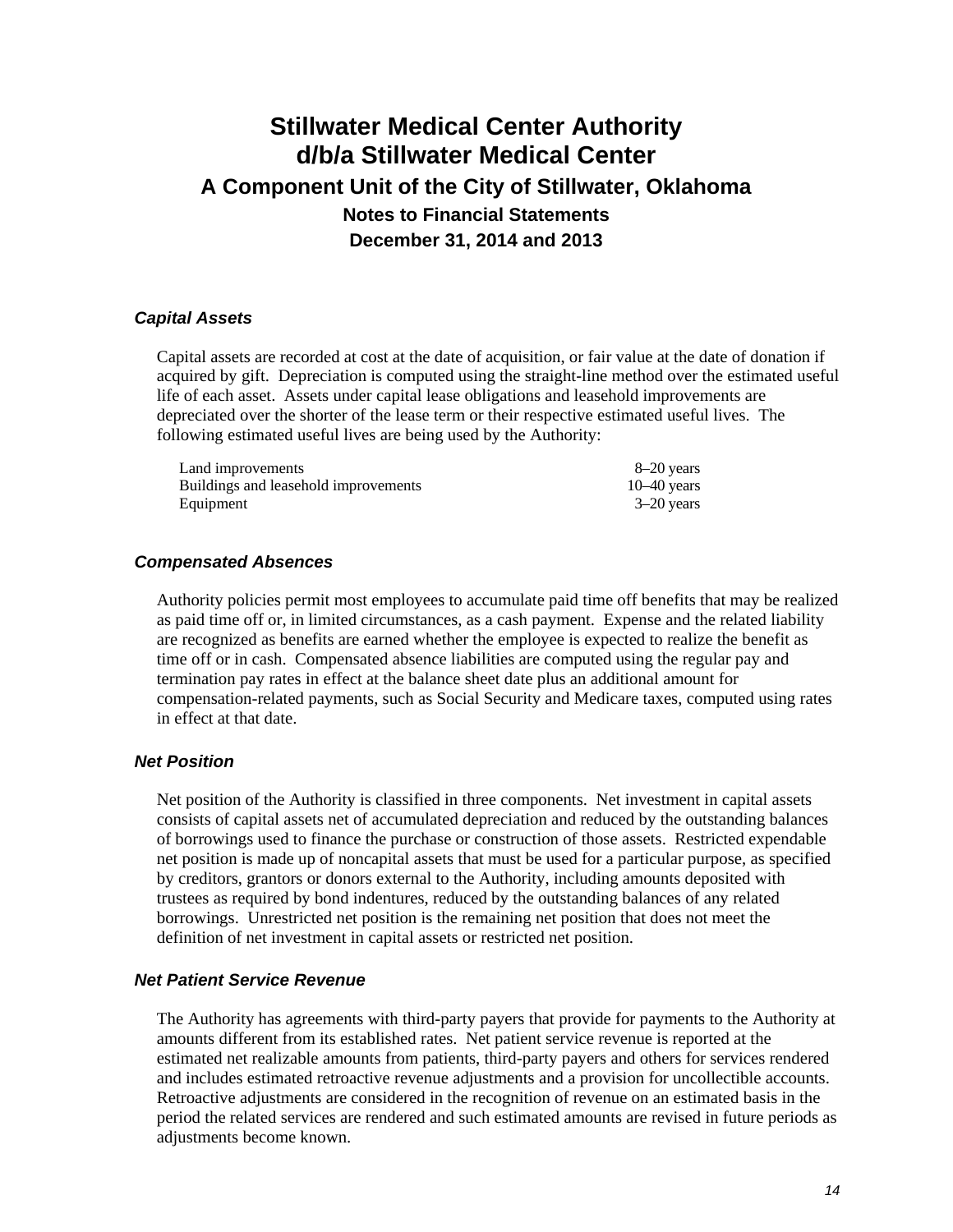### *Charity Care*

The Authority provides care without charge or at amounts less than its established rates to patients meeting certain criteria under its charity care policy. Because the Authority does not pursue collection of amounts determined to qualify as charity care, these amounts are not reported as net patient service revenue.

#### *Income Taxes*

As an essential government function of the City, the Authority is generally exempt from federal and state income taxes under Section 115 of the Internal Revenue Code and a similar provision of state law. However, the Authority is subject to federal income tax on any unrelated business taxable income.

#### *Electronic Health Records Incentive Program*

The Electronic Health Records Incentive Program, enacted as part of the *American Recovery and Reinvestment Act of 2009*, provides for one-time incentive payments under both the Medicare and Medicaid programs to eligible hospitals that demonstrate meaningful use of certified electronic health records (EHR) technology. Payments under the Medicare program are generally made for up to four years based on a statutory formula. Payments under the Medicaid program are generally made for up to four years based upon a statutory formula, as determined by the state, which is approved by the Centers for Medicare and Medicaid Services (CMS). Payment under both programs is contingent on the Authority continuing to meet escalating meaningful use criteria and any other specific requirements that are applicable for the reporting period. The final amount for any payment year is determined based upon an audit by the administrative contractor. Events could occur that would cause the final amounts to differ materially from the initial payments under the program.

The Authority recognizes revenue ratably over the reporting period starting at the point when management is reasonably assured it will meet all of the meaningful use objectives and any other specific grant requirements applicable for the reporting period.

The Authority completed the fourth-year requirements under the Medicaid program and recorded revenue of approximately \$62,000 and \$81,000 in 2014 and 2013, respectively. In 2014, the Authority completed the third-year requirements under the Medicare program and recorded revenue of approximately \$705,000 and \$905,000 in 2014 and 2013, respectively, which is included in other revenue within operating revenues in the accompanying statements of revenues, expenses and changes in net position.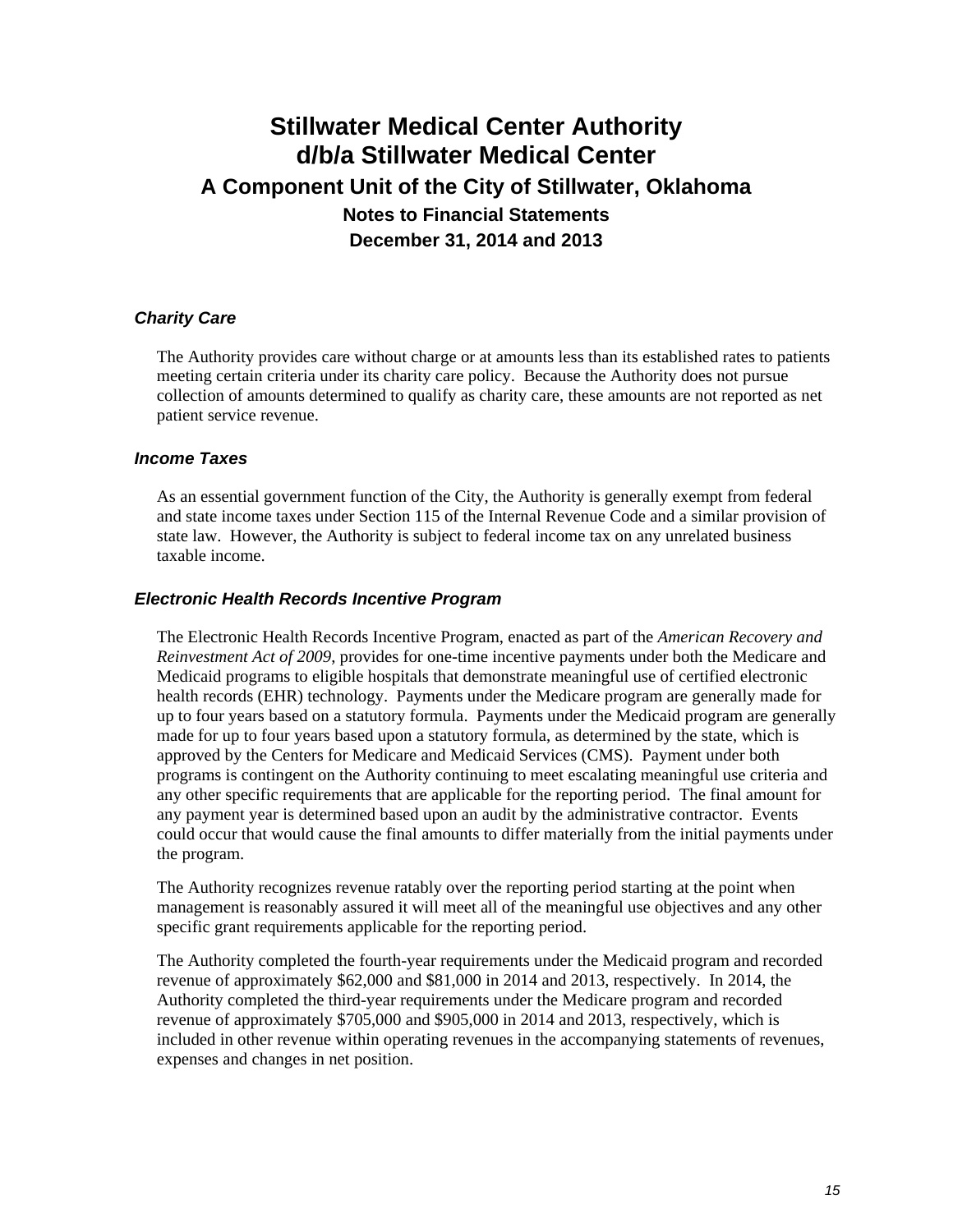#### *Supplemental Hospital Offset Payment Program*

On January 17, 2012, CMS approved the State of Oklahoma's Supplemental Hospital Offset Payment Program (SHOPP). The SHOPP program is retroactive back to July 1, 2011, and is currently scheduled to sunset on December 31, 2017. The SHOPP program is designed to assess Oklahoma hospitals a supplemental hospital offset fee which will be placed in pools after receiving federal matching funds. The total fees and matching funds will then be allocated to hospitals as directed by legislation.

During the years ended December 31, 2014 and 2013, the Authority had the following activity related to the SHOPP program:

|                                                    | 2014                   |    | 2013                   |
|----------------------------------------------------|------------------------|----|------------------------|
| SHOPP funds received<br>SHOPP assessment fees paid | 4,330,000<br>2,411,000 | S. | 3,440,000<br>1,721,000 |
| Net benefit under SHOPP                            | 1,919,000              |    | 1,719,000              |

The annual amounts to be received and paid by the Authority over the term of the SHOPP program are subject to change annually based on various factors involved in determining the amount of federal matching funds. Based on the current information available, the annual net benefit to the Authority over the term of the SHOPP program is not expected to be materially different than the net amounts received in 2014. The SHOPP revenue is recorded as part of net patient service revenue and the SHOPP assessment fees are recorded as part of other expenses on the accompanying statements of revenues, expenses and changes in net position.

#### *Reclassifications*

Certain reclassifications have been made to the 2013 financial statements to conform to the 2014 financial statement presentation. The reclassifications had no effect on the changes in financial position.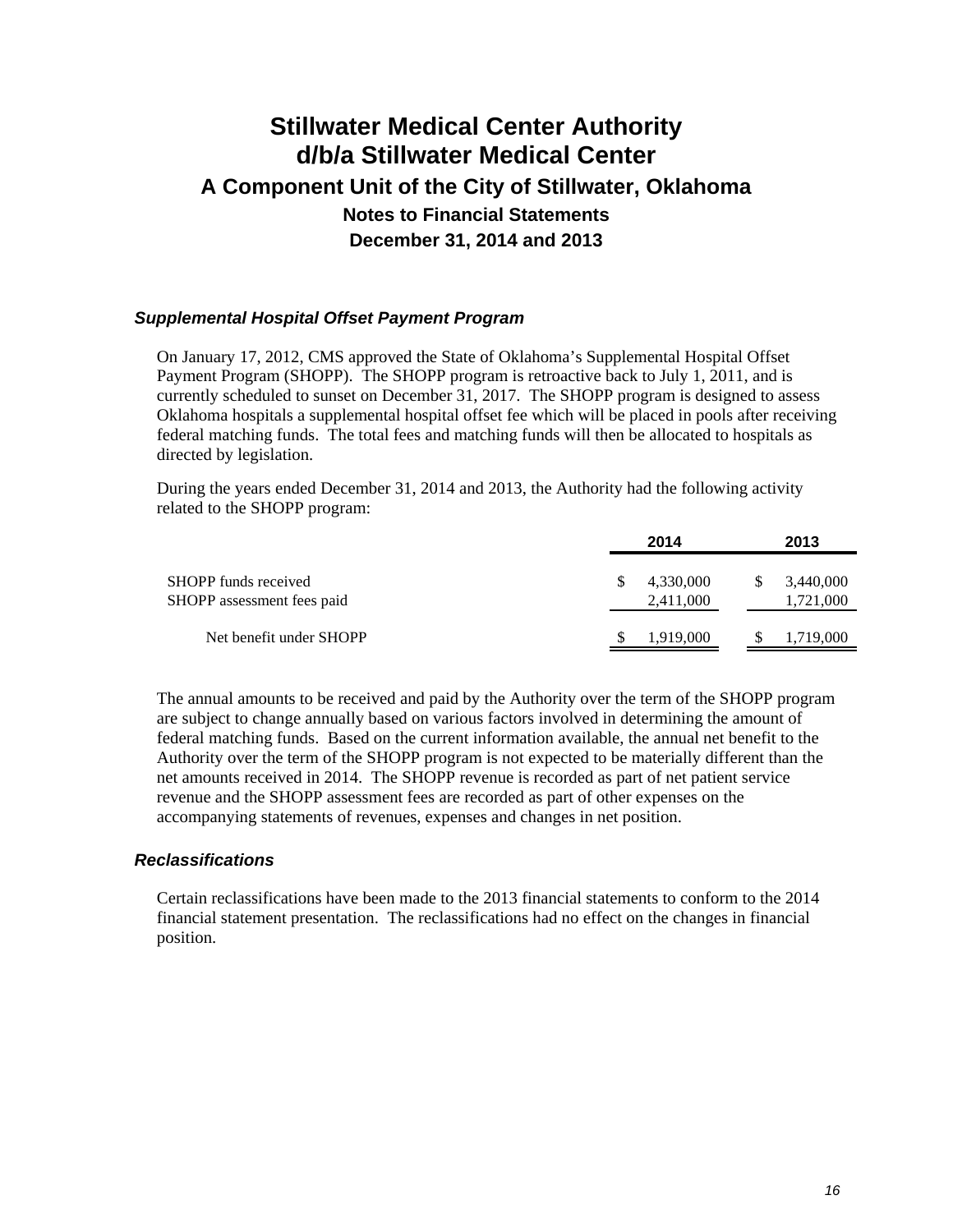### **Note 2: Net Patient Service Revenue**

The Authority has agreements with third-party payers that provide for payments to the Authority at amounts different from its established rates. These payment arrangements include:

- **Medicare** Inpatient acute care services and substantially all outpatient services rendered to Medicare program beneficiaries are paid at prospectively determined rates per discharge. These rates vary according to a patient classification system that is based on clinical, diagnostic and other factors. Inpatient rehabilitation and home health services are paid at prospectively determined rates that are based on the patients' acuity. The Authority is reimbursed for certain services at tentative rates with final settlement determined after submission of annual cost reports by the Authority and audits thereof by the Medicare administrative contractor. The Medicare administrative contractor has audited the Authority's cost reports through December 31, 2011.
- **Medicaid** The Authority has also been reimbursed for services rendered to patients covered by the state Medicaid program at prospectively determined rates per discharge and fee schedules with no retroactive adjustment. These rates vary according to a patient classification system that is based on clinical, diagnostic and other factors.

Approximately 50% and 41% of net patient service revenue are from participation in the Medicare and state-sponsored Medicaid programs for the years ended December 31, 2014 and 2013, respectively. Laws and regulations governing the Medicare and Medicaid programs are complex and subject to interpretation and change. As a result, it is reasonably possible that recorded estimates will change materially in the near term.

The Authority has also entered into payment agreements with certain commercial insurance carriers, health maintenance organizations and preferred provider organizations. The basis for payment to the Authority under these agreements includes prospectively determined rates per discharge, discounts from established charges and prospectively determined daily rates.

### **Note 3: Deposits, Investments and Investment Income**

#### *Deposits*

Custodial credit risk is the risk that in the event of a bank failure a government's deposits may not be returned to it. The Authority's deposit policy for custodial credit risk requires compliance with the provisions of state law, which requires the collateralization of all deposits with federal depository insurance and other acceptable collateral in specific amounts.

At December 31, 2014 and 2013, approximately \$3,680,000 and \$1,722,000 of the Authority's bank balances of \$11,387,000 and \$7,887,000, respectively, were uninsured and uncollateralized.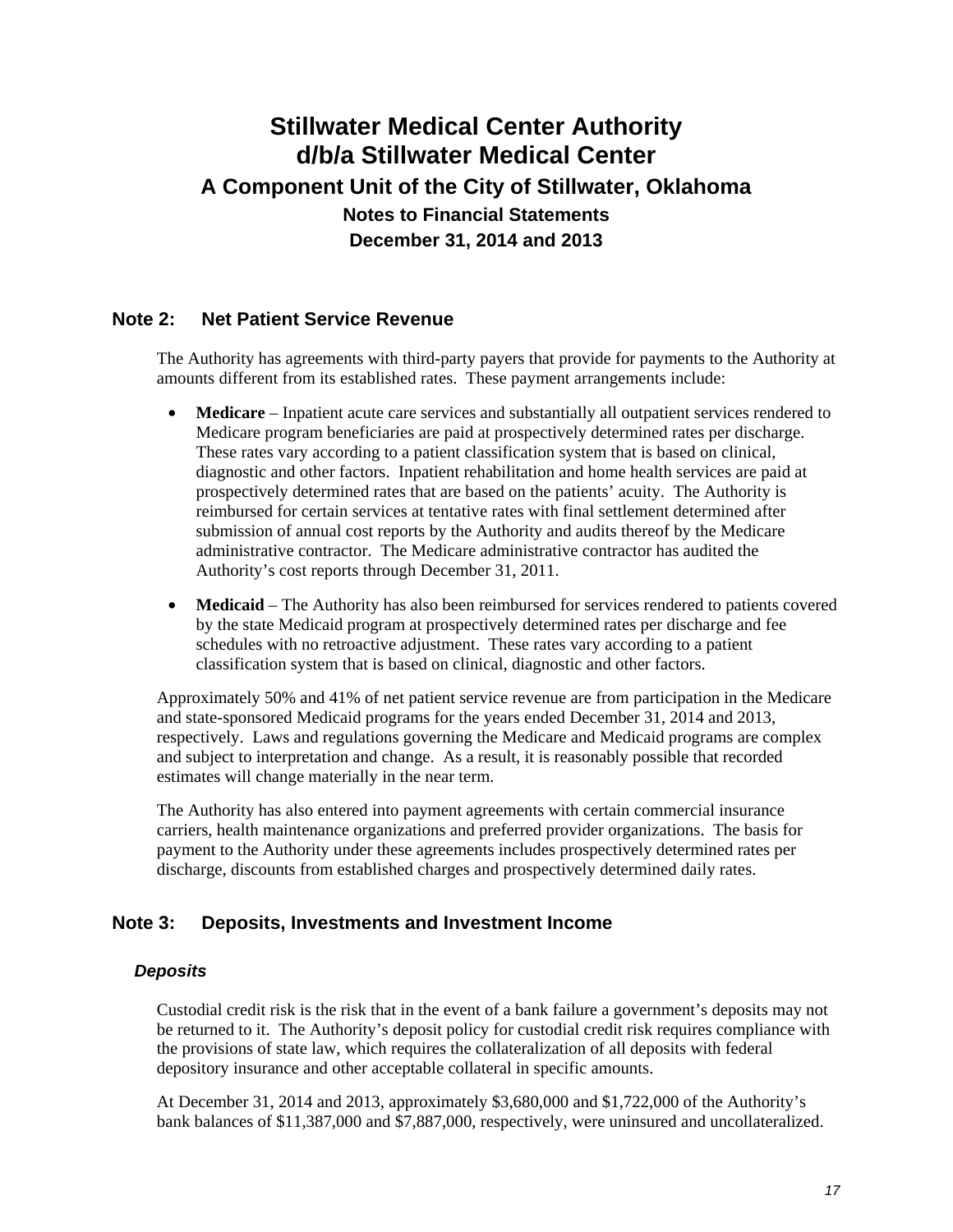#### *Investments*

The Authority may legally invest in direct obligations of and other obligations guaranteed as to principal by the U.S. Treasury and U.S. agencies and instrumentalities and in bank repurchase agreements. It may also invest to a limited extent in corporate bonds and equity securities.

At December 31, 2014 and 2013, the Authority had the following investments and maturities:

|                                                                                                                                       | December 31, 2014                                              |                                           |                                                    |                                                    |                                         |
|---------------------------------------------------------------------------------------------------------------------------------------|----------------------------------------------------------------|-------------------------------------------|----------------------------------------------------|----------------------------------------------------|-----------------------------------------|
|                                                                                                                                       | <b>Maturities in Years</b>                                     |                                           |                                                    |                                                    |                                         |
| <b>Type</b>                                                                                                                           | <b>Fair Value</b>                                              | Less<br>than 1                            | $1 - 5$                                            | $6 - 10$                                           | More<br>than 10                         |
| U.S. Treasury obligations<br>U.S. agencies obligations<br>Corporate bonds<br>Money market mutual funds<br>Mutual funds – fixed income | 1,172,872<br>3,825,590<br>5,400,618<br>20,979,905<br>6,364,446 | \$<br>167,334<br>153,999<br>20,979,905    | \$<br>651,854<br>613,866<br>1,640,005<br>4,463,666 | \$<br>205,090<br>570,083<br>1,825,245<br>1,900,780 | \$<br>315,928<br>2,474,307<br>1,781,369 |
| Mutual funds – domestic equities<br>Mutual funds – international equities                                                             | 6,157,422<br>929,512<br>44,830,365                             | 6,157,422<br>929,512<br>28,388,172<br>SS. | \$<br>7,369,391                                    | 4,501,198<br>S.                                    | 4,571,604                               |
| Corporate stocks<br>Accrued investment income<br>Total investments                                                                    | 12,349,967<br>99,995<br>57,280,327                             |                                           |                                                    |                                                    |                                         |

|                                                                                                                                                                                                                    |                                                                                            |                                                                         | December 31, 2013                                  |                                                             |                                        |
|--------------------------------------------------------------------------------------------------------------------------------------------------------------------------------------------------------------------|--------------------------------------------------------------------------------------------|-------------------------------------------------------------------------|----------------------------------------------------|-------------------------------------------------------------|----------------------------------------|
|                                                                                                                                                                                                                    |                                                                                            |                                                                         |                                                    | <b>Maturities in Years</b>                                  |                                        |
| Type                                                                                                                                                                                                               | <b>Fair Value</b>                                                                          | Less<br>than 1                                                          | $1 - 5$                                            | $6 - 10$                                                    | More<br>than 10                        |
| U.S. Treasury obligations<br>U.S. agencies obligations<br>Corporate bonds<br>Money market mutual funds<br>Mutual funds – fixed income<br>Mutual funds – domestic equities<br>Mutual funds – international equities | \$<br>407,115<br>3,900,189<br>5,590,474<br>13,650,376<br>4,454,944<br>4,357,347<br>652,018 | \$<br>34,992<br>335,412<br>98,475<br>13,650,376<br>4,357,347<br>652,018 | \$<br>238,527<br>552,107<br>1,177,663<br>1,993,962 | $\mathbf{s}$<br>97,216<br>866,977<br>2,957,421<br>2,460,982 | 36,380<br>\$<br>2,145,693<br>1,356,915 |
|                                                                                                                                                                                                                    | 33,012,463                                                                                 | 19,128,620                                                              | 3,962,259<br>\$                                    | \$<br>6,382,596                                             | 3,538,988<br>\$                        |
| Corporate stocks<br>Accrued investment income                                                                                                                                                                      | 10,761,812<br>103,851<br>43,878,126                                                        |                                                                         |                                                    |                                                             |                                        |
| Guaranteed income contract –<br>carrying value                                                                                                                                                                     | 1,245,000                                                                                  |                                                                         |                                                    |                                                             |                                        |
| Total investments                                                                                                                                                                                                  | 45, 123, 126                                                                               |                                                                         |                                                    |                                                             |                                        |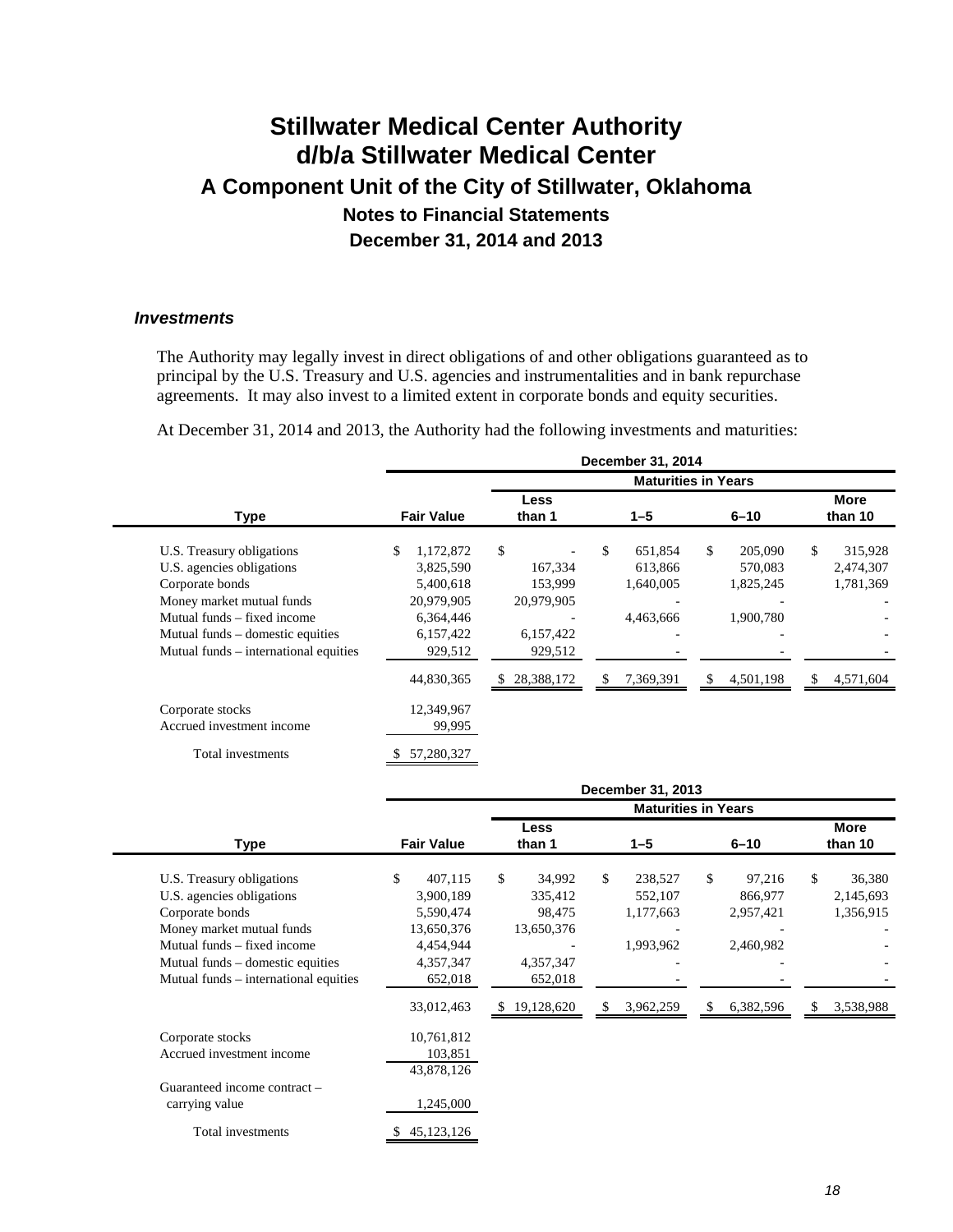**Interest Rate Risk** – As a means of limiting its exposure to fair value losses arising from rising interest rates, the Authority's investment policy limits its investment portfolio to an average maturity of three to five years with an average overall portfolio duration greater than 7.5 years. The money market mutual funds are presented as an investment with a maturity of less than one year because they are redeemable in full immediately.

**Credit Risk** – Credit risk is the risk that the issuer or other counterparty to an investment will not fulfill its obligations. It is the Authority's policy to limit its domestic fixed income investments to a credit rating of no less than investment grade and an overall, weighted-average rating of A by Standard & Poor's (S & P), Moody's or Fitch. At December 31, 2014 and 2013, the Authority's investments not directly guaranteed by the U.S. government were rated as follows:

|                                | 2014             |                   |  |  |
|--------------------------------|------------------|-------------------|--|--|
| <b>Investments</b>             | Moody's          | <b>S&amp;P</b>    |  |  |
| U.S. agencies obligations      | Aaa              | $AA+$             |  |  |
| Corporate bonds                | Not rated to Aaa | Not rated to AAA  |  |  |
| Money market mutual funds      | Aaa              | AAA               |  |  |
| Mutual funds                   | <b>Not Rated</b> | Not Rated         |  |  |
|                                |                  | 2013              |  |  |
| <b>Investments</b>             | Moody's          | <b>S&amp;P</b>    |  |  |
| Guaranteed investment contract | Not Rated        | <b>Not Rated</b>  |  |  |
| U.S. agencies obligations      | Aaa              | $AA+$             |  |  |
| Corporate bonds                | Not rated to Aaa | <b>BBB</b> to AAA |  |  |
| Money market mutual funds      | Aaa              | AAA               |  |  |
| Mutual funds                   | <b>Not Rated</b> | <b>Not Rated</b>  |  |  |
|                                |                  |                   |  |  |

**Custodial Credit Risk** – For an investment, custodial credit risk is the risk that in the event of the failure of the counterparty the Authority will not be able to recover the value of its investment or collateral securities that are in the possession of an outside party. The Authority's investment policy does not address custodial credit risk.

**Concentration of Credit Risk** – The Authority limits exposure of the portfolio to any one issuer, other than U.S. government or its agencies, to 10% of the market value of the fixed income portfolio and to 5% of the market value of the equity portfolio.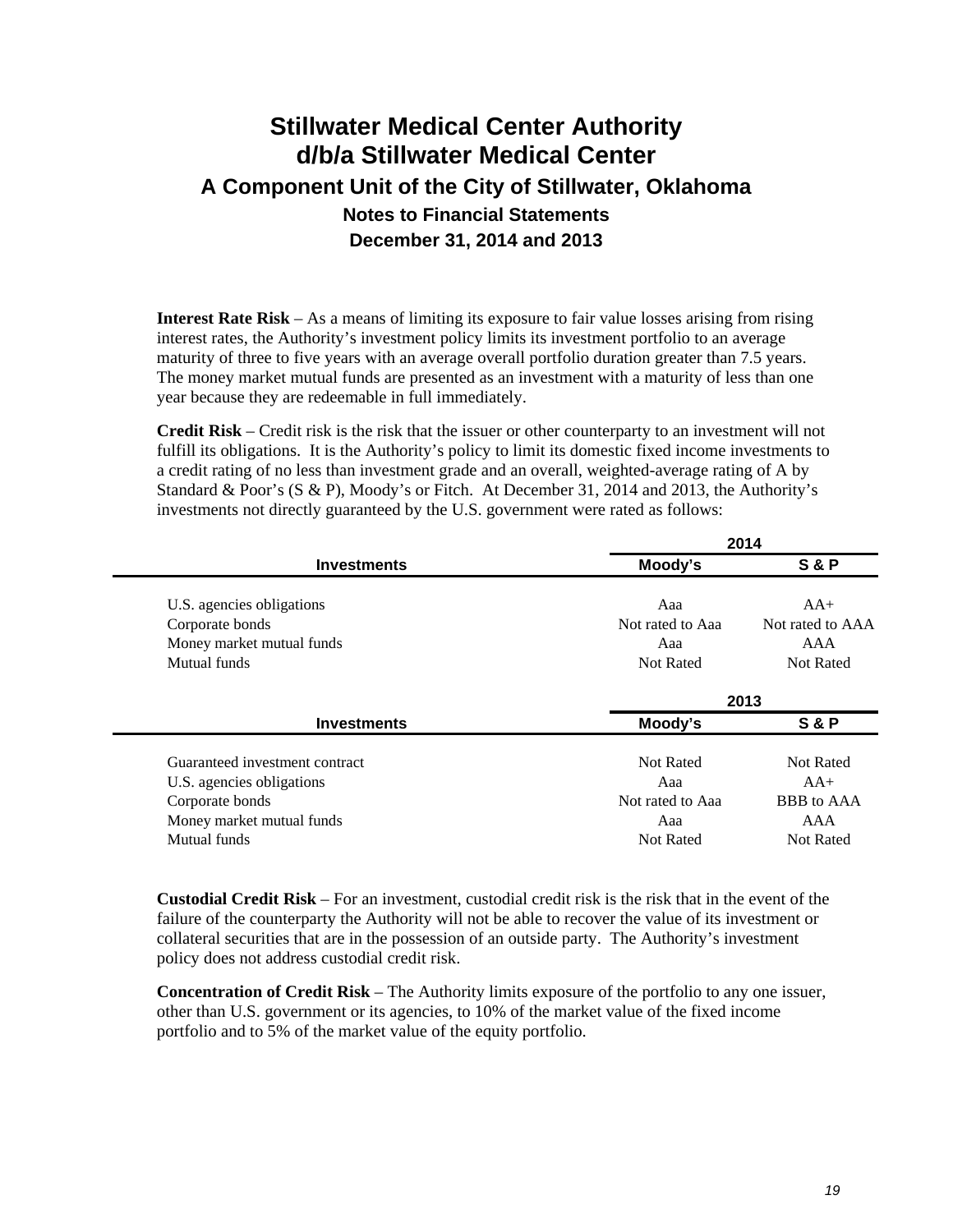At both December 31, 2014 and 2013, no investments exceeded 5% of the total fair value of all investments.

#### *Summary of Carrying Values*

The carrying values of deposits and investments shown above are included in the accompanying balance sheets as follows:

|                                                  | 2014             | 2013              |
|--------------------------------------------------|------------------|-------------------|
| Carrying value                                   |                  |                   |
| Deposits                                         | \$<br>9,263,685  | \$.<br>7,588,083  |
| Investments                                      | 57,280,327       | 45, 123, 126      |
|                                                  | 66,544,012<br>\$ | 52,711,209<br>S   |
| Included in the following balance sheet captions |                  |                   |
| Cash and cash equivalents                        | \$<br>20,407,362 | 12,840,303<br>\$. |
| Short-term investments                           | 27,910,746       | 27,779,379        |
| Restricted cash and investments – current        | 1,783,717        | 1,049,654         |
| Noncurrent cash and investments                  | 16,442,187       | 11,041,873        |
|                                                  | 66,544,012<br>S  | 52,711,209        |

#### *Investment Income*

Investment income for the years ended December 31, 2014 and 2013, consisted of:

|                                                                                                            | 2014                 |    | 2013                   |
|------------------------------------------------------------------------------------------------------------|----------------------|----|------------------------|
| Interest, dividends and realized gain on sales of investments<br>Net increase in fair value of investments | 1,616,458<br>993,085 | S. | 2,485,782<br>1,972,092 |
|                                                                                                            | 2,609,543            | S. | 4,457,874              |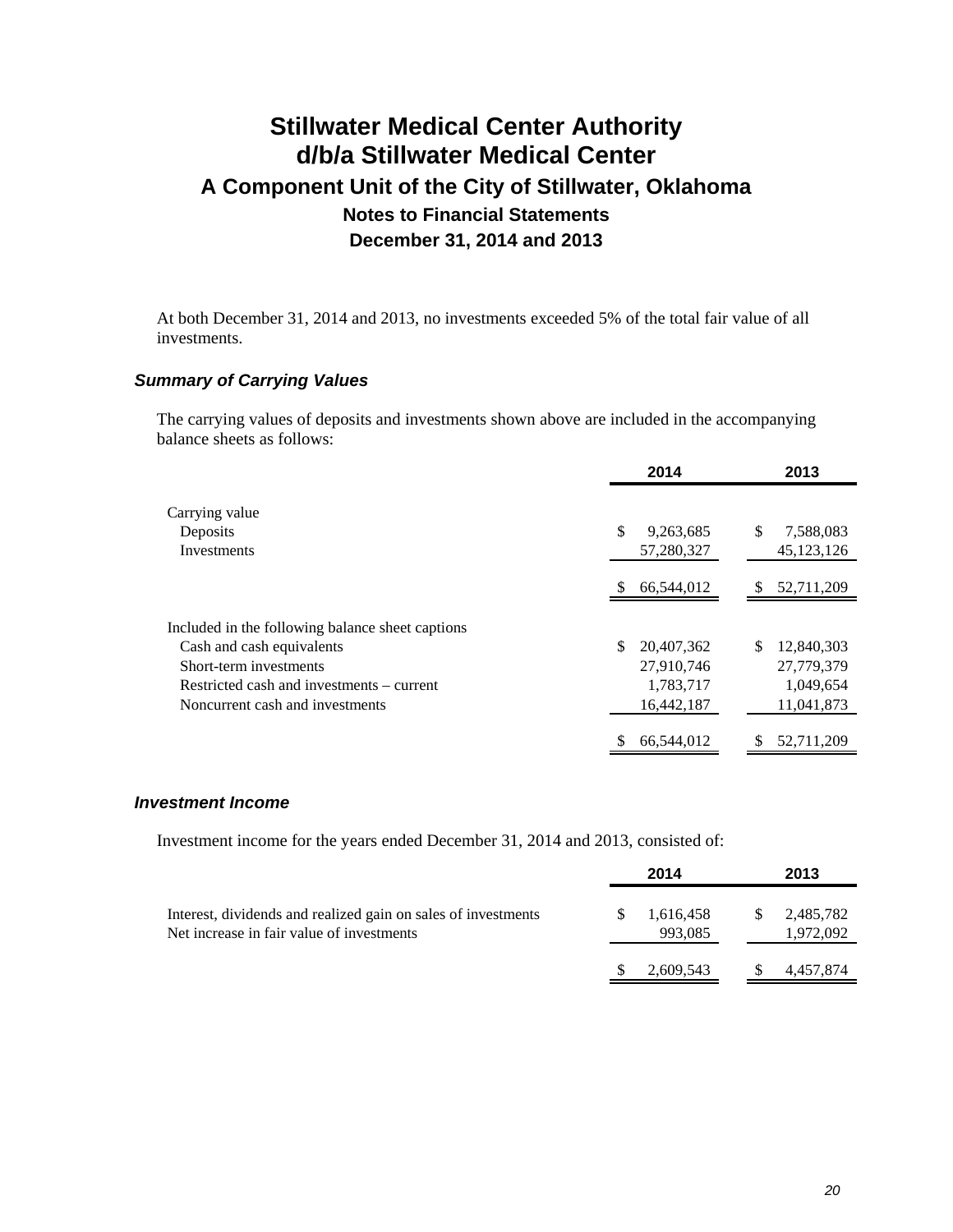## **Note 4: Patient Accounts Receivable**

The Authority grants credit without collateral to its patients, many of whom are area residents and are insured under third-party payer agreements. Patient accounts receivable at December 31, 2014 and 2013, consisted of:

|                                           | 2014            | 2013            |
|-------------------------------------------|-----------------|-----------------|
|                                           |                 |                 |
| Medicare                                  | \$<br>4,048,736 | \$<br>3,655,015 |
| Medicaid                                  | 1,005,680       | 773,720         |
| Other third-party payers                  | 10,804,256      | 10,073,141      |
| <b>Patients</b>                           | 7,393,526       | 7,182,577       |
|                                           | 23, 252, 198    | 21,684,453      |
| Less allowance for uncollectible accounts | 5,245,000       | 5,010,000       |
|                                           |                 |                 |
|                                           | 18,007,198      | 16,674,453      |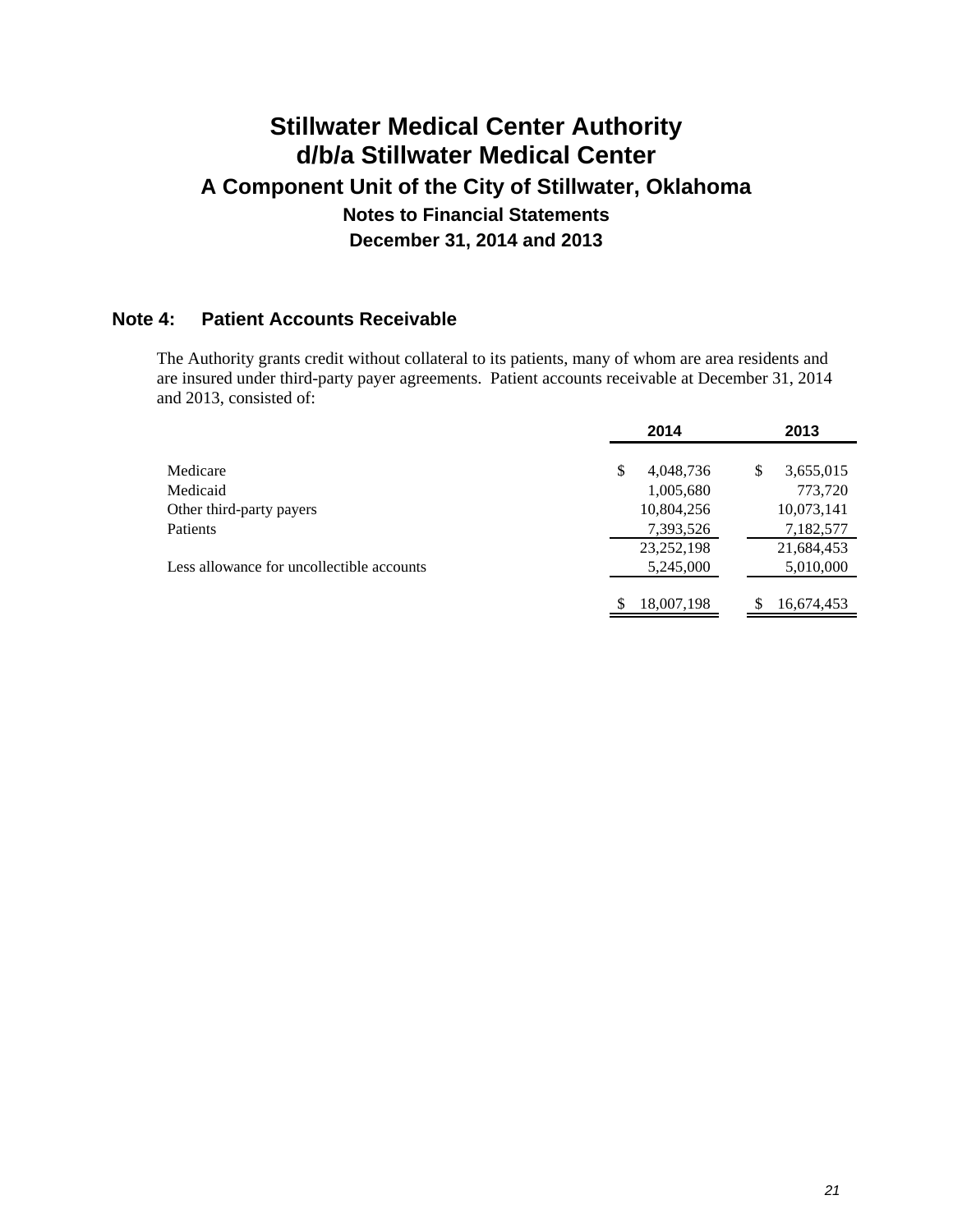### **Note 5: Investments in Joint Ventures**

The investments in joint ventures relate to a 10% ownership in Heartland Healthcare Reciprocal Risk Retention Group (Heartland), which is accounted for using the equity method of accounting; a 63% ownership in Stillwater Medical Imaging, LLC, which is accounted for using the equity method (as the Authority only controls 50% of the entity); a 50% ownership in Women First, LLC during 2013 (the Authority purchased the remaining 50% ownership during 2014, which was accounted for using the equity method up until the purchase of the remaining 50% interest); and a 9% ownership in Fresenius Medical Care – Stillwater, LLC, which is accounted for using the cost method. Financial position and results of operations from Heartland's audited financial statements and the unaudited financial statements of the remaining joint venture entities for the fiscal years ended December 31, 2014 and 2013, are summarized below:

|                                                            | December 31, 2014             |            |                                                     |                      |    |                                                                        |
|------------------------------------------------------------|-------------------------------|------------|-----------------------------------------------------|----------------------|----|------------------------------------------------------------------------|
|                                                            | (Audited)<br><b>Heartland</b> |            | <b>Stillwater</b><br><b>Medical</b><br>Imaging, LLC |                      |    | <b>Fresenius</b><br><b>Medical Care -</b><br>Stillwater,<br><b>LLC</b> |
| Current assets<br>Property and other long-term assets, net | \$                            | 14,751,843 | \$                                                  | 2,020,232<br>556,029 | \$ | 438,553<br>1,857,407                                                   |
| Total assets                                               |                               | 14,751,843 |                                                     | 2,576,261            |    | 2,295,960                                                              |
| <b>Total liabilities</b>                                   | \$                            | 5,793,960  | \$                                                  | 441,505              | \$ | 260,396                                                                |
| Partners' equity                                           |                               | 8,957,883  |                                                     | 2,134,756            |    | 2,035,564                                                              |
| Total liabilities and partners' equity                     |                               | 14,751,843 |                                                     | 2,576,261            | S  | 2,295,960                                                              |
| Revenues                                                   |                               | 3,046,570  |                                                     | 2,795,882            |    | 1,665,372                                                              |
| Excess (deficiency) of revenues over expenses              | \$                            | 59,385     | \$                                                  | 1,699,836            | \$ | (267, 728)                                                             |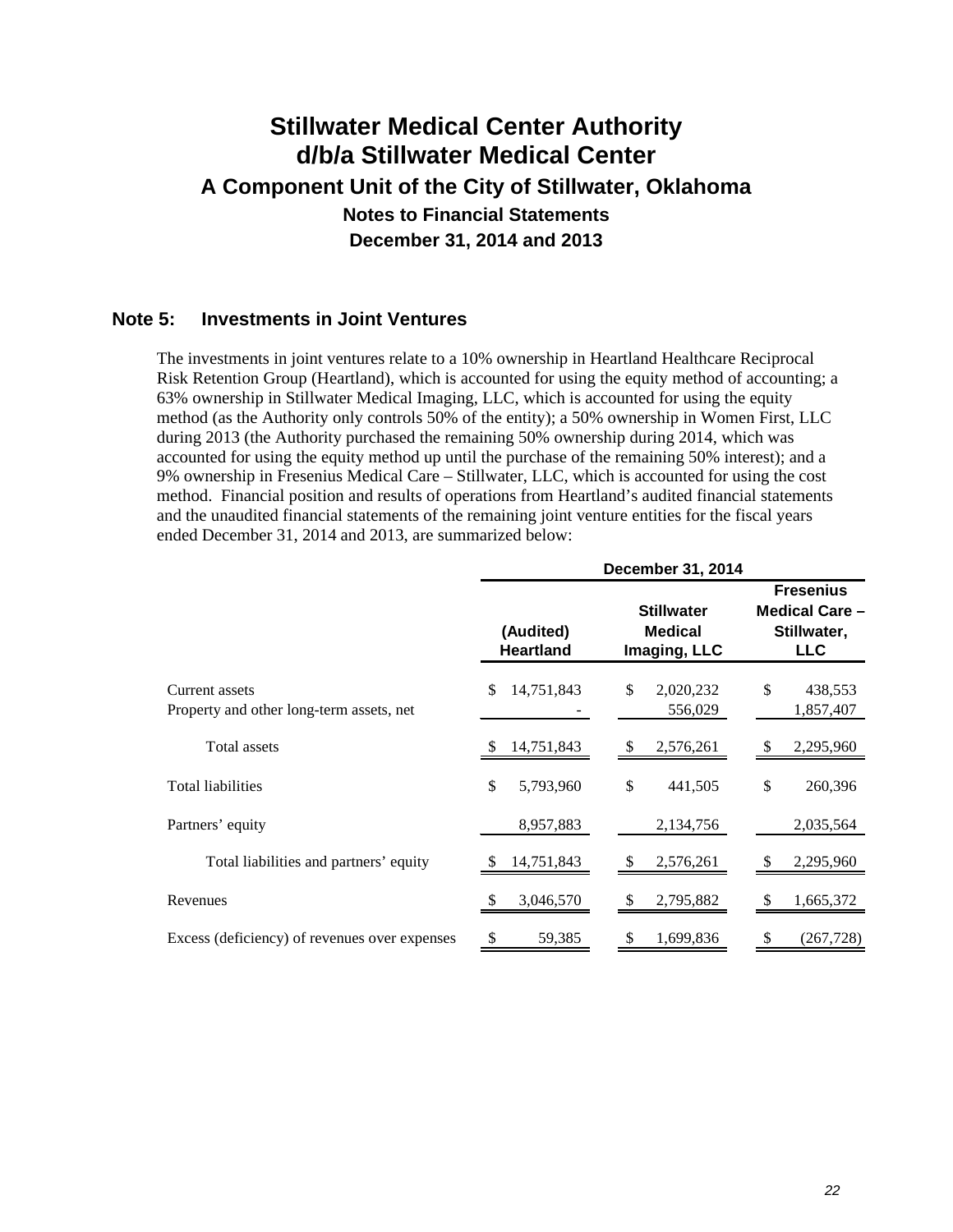|                                                | December 31, 2013             |                                                     |                                                                       |                     |
|------------------------------------------------|-------------------------------|-----------------------------------------------------|-----------------------------------------------------------------------|---------------------|
|                                                | (Audited)<br><b>Heartland</b> | <b>Stillwater</b><br><b>Medical</b><br>Imaging, LLC | <b>Fresenius</b><br><b>Medical Care-</b><br>Stillwater,<br><b>LLC</b> | Women<br>First, LLC |
| Current assets<br>Property and other long-term | 15,050,049<br>\$              | \$<br>1,965,685                                     | \$<br>279,954                                                         | \$<br>451,915       |
| assets, net                                    | 19,000                        | 669,489                                             | 2,008,707                                                             | 108,531             |
| Total assets                                   | 15,069,049                    | 2,635,174                                           | 2,288,661                                                             | 560,446<br>\$       |
| <b>Total liabilities</b>                       | \$<br>6,018,828               | \$<br>566,041                                       | \$<br>167,369                                                         | \$<br>27,583        |
| Partners' equity                               | 9,050,221                     | 2,069,133                                           | 2,121,292                                                             | 532,863             |
| Total liabilities and<br>partners' equity      | 15,069,049                    | 2,635,174                                           | 2,288,661<br>S                                                        | 560,446             |
| Revenues                                       | 3,331,650                     | 2,762,450<br>\$                                     | 1,271,341<br><sup>\$</sup>                                            | 496,722<br>-S       |
| Excess (deficiency) of revenues<br>expenses    | \$<br>536,255                 | \$<br>1,692,297                                     | (257, 375)<br>\$                                                      | \$<br>447,569       |

Complete financial statements of the joint venture entities may be obtained by contacting the Authority's management.

The Authority purchases its professional liability (medical malpractice) and general liability insurance coverage from Heartland (see *Note 7*). For the years ended December 31, 2014 and 2013, the Authority paid approximately \$207,000 and \$190,000, respectively, to Heartland for the coverage. The Authority's investment in Heartland was \$833,506 and \$825,853 at December 31, 2014 and 2013, respectively.

Stillwater Medical Imaging, LLC (SMI) owns and operates MRI, CT and other imaging equipment. The Authority utilizes SMI to provide imaging services for its patients. The equipment is located within Stillwater Medical Center, and the Authority manages the operations and provides all staffing and supplies for SMI. The Authority performs all billing and collection services on behalf of SMI in exchange for a percentage of cash collections. SMI functions as if it were a department within the Authority. As a result, management has elected to record the gain on investment in SMI within operating revenues. Included in accrued expenses of the Authority is approximately \$555,000 and \$478,000 due to the joint venture at December 31, 2014 and 2013, respectively. During the years ended December 31, 2014 and 2013, the Authority earned approximately \$925,000 and \$886,000, respectively, in fees from billing and collections services, which are recorded in other operating revenues. The Authority's investment in SMI was \$965,379 and \$919,677 at December 31, 2014 and 2013, respectively.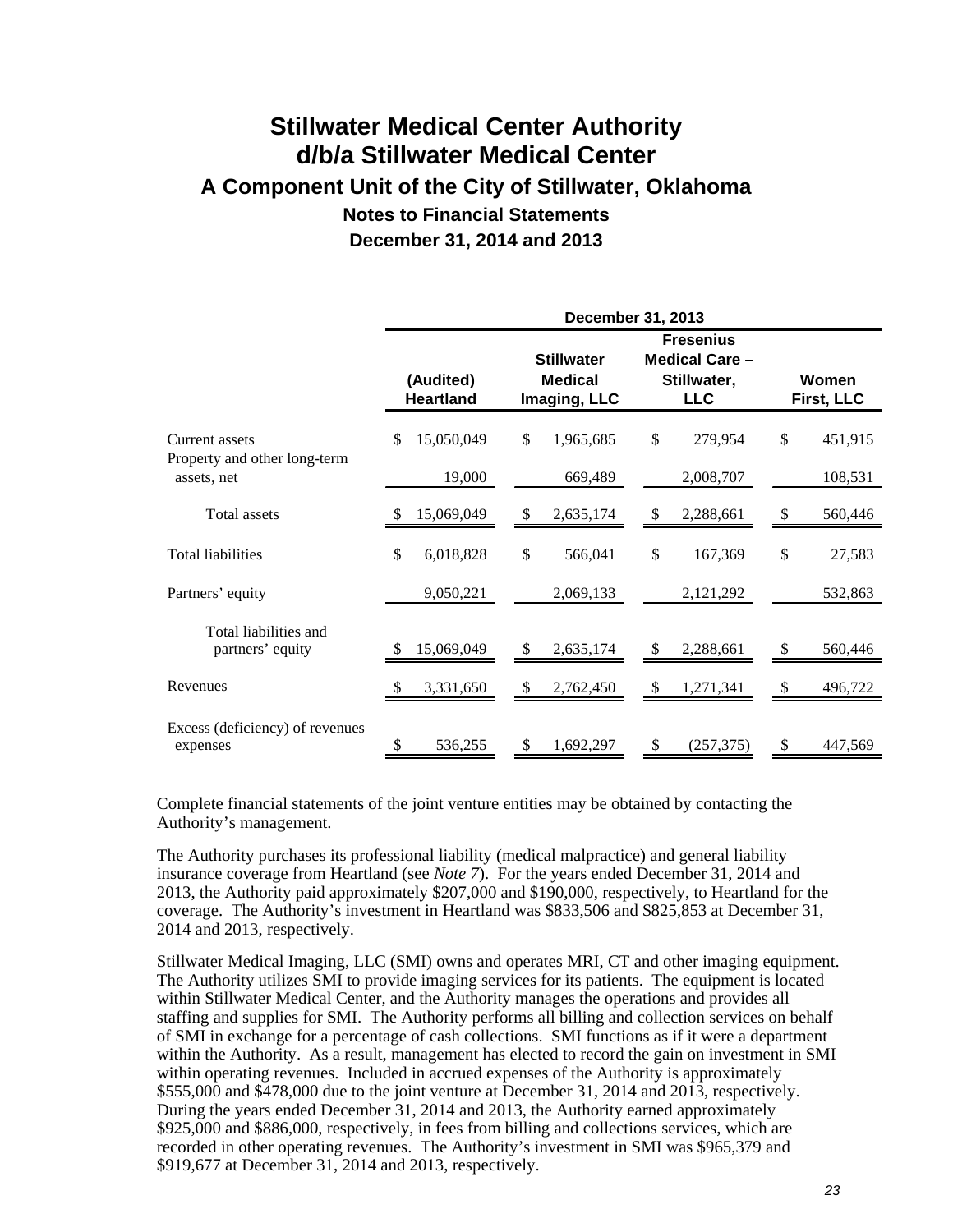Fresenius Medical Care – Stillwater, LLC (Fresenius) provides dialysis services to residents of Stillwater and the surrounding area. The Authority invested \$16,380 in additional capital contributions to Fresenius during the year. The Authority's investment in Fresenius was \$261,775 and \$245,395 at December 31, 2014 and 2013, respectively.

Women First, LLC (Women First) was organized to provide digital mammography and bone density services to the patients of the Authority. The equipment is located within Stillwater Medical Center, and the Authority manages the operations and provides all staffing and supplies for Women First. Women First functions as if it were a department within the Authority. As a result, management has elected to record the gain on investment in Women First with operating revenues. On July 2, 2014, the Authority purchased the remaining 50% ownership of Women First and then subsequently dissolved the entity and absorbed the operations into the Authority. The Authority's investment in Women First was \$0 and \$266,432 at December 31, 2014 and 2013, respectively.

### **Note 6: Capital Assets**

Capital asset activity for the years ended December 31, 2014 and 2013, was:

|                                                                                  |                                    |                  | 2014             |                  |                                 |
|----------------------------------------------------------------------------------|------------------------------------|------------------|------------------|------------------|---------------------------------|
|                                                                                  | <b>Beginning</b><br><b>Balance</b> | <b>Additions</b> | <b>Disposals</b> | <b>Transfers</b> | <b>Ending</b><br><b>Balance</b> |
| Land<br>Land improvements                                                        | \$<br>4,470,073<br>1,343,974       | \$               | \$               | \$<br>1,713,755  | 4,470,073<br>\$<br>3,057,729    |
| Buildings, fixed equipment and<br>leasehold improvements                         | 57,917,585                         | 5,148,188        | (83,111)         | 1,434,947        | 64,417,609                      |
| Major moveable equipment                                                         | 61,432,699                         | 3,663,283        | (303, 194)       |                  | 64,792,788                      |
| Construction in progress                                                         | 1,400,881                          | 2,182,758        |                  | (3, 148, 702)    | 434,937                         |
|                                                                                  | 126,565,212                        | 10,994,229       | (386, 305)       |                  | 137, 173, 136                   |
| Less accumulated depreciation<br>Land improvements<br>Buildings, fixed equipment | 1,297,779                          | 14,042           |                  |                  | 1,311,821                       |
| and leasehold improvements                                                       | 30,036,981                         | 2,279,957        | (70, 386)        |                  | 32,246,552                      |
| Major moveable equipment                                                         | 43,380,004                         | 4,635,216        | (309, 146)       |                  | 47,706,074                      |
|                                                                                  | 74,714,764                         | 6,929,215        | (379, 532)       |                  | 81,264,447                      |
| Capital assets, net                                                              | 51,850,448<br>S                    | 4,065,014<br>\$. | (6,773)<br>\$.   | \$.              | 55,908,689<br>S                 |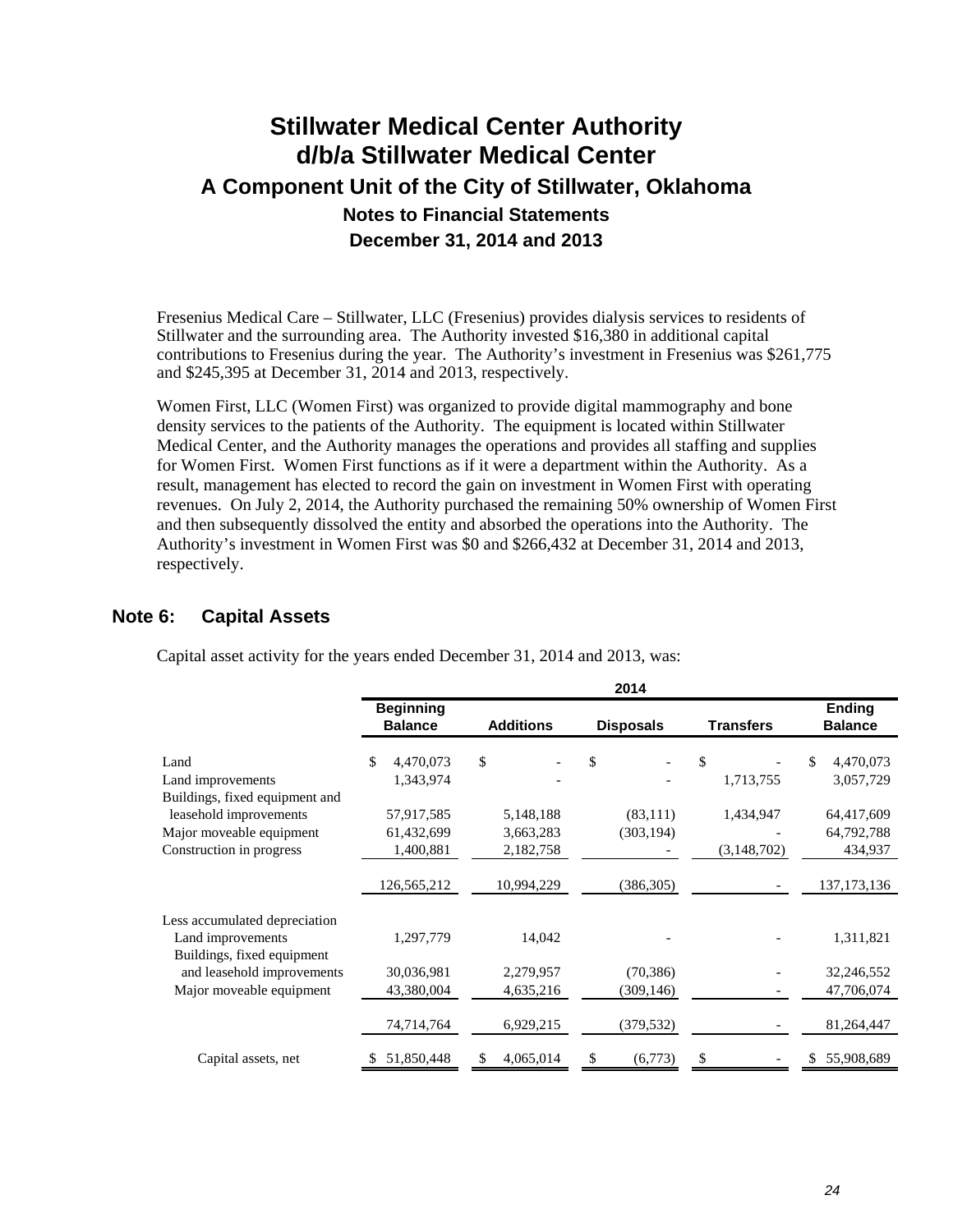|                                |                                    |                  | 2013             |                  |                                 |
|--------------------------------|------------------------------------|------------------|------------------|------------------|---------------------------------|
|                                | <b>Beginning</b><br><b>Balance</b> | <b>Additions</b> | <b>Disposals</b> | <b>Transfers</b> | <b>Ending</b><br><b>Balance</b> |
| Land                           | \$<br>2,115,409                    | \$               | \$               | 2,354,664<br>\$  | 4,470,073<br>\$                 |
| Land improvements              | 1,343,974                          |                  |                  |                  | 1,343,974                       |
| Buildings, fixed equipment and |                                    |                  |                  |                  |                                 |
| leasehold improvements         | 52,228,271                         | 457,552          | (36, 649)        | 5,268,411        | 57,917,585                      |
| Major moveable equipment       | 57,283,253                         | 4,572,786        | (287, 836)       | (135,504)        | 61,432,699                      |
| Construction in progress       | 4,175,064                          | 4,713,388        |                  | (7,487,571)      | 1,400,881                       |
|                                |                                    |                  |                  |                  |                                 |
|                                | 117,145,971                        | 9,743,726        | (324, 485)       |                  | 126,565,212                     |
| Less accumulated depreciation  |                                    |                  |                  |                  |                                 |
| Land improvements              | 1,274,832                          | 22,947           |                  |                  | 1,297,779                       |
| Buildings, fixed equipment     |                                    |                  |                  |                  |                                 |
| and leasehold improvements     | 28,168,147                         | 1,905,484        | (36,650)         |                  | 30,036,981                      |
| Major moveable equipment       | 39,024,387                         | 4,637,598        | (281,981)        |                  | 43,380,004                      |
|                                |                                    |                  |                  |                  |                                 |
|                                | 68,467,366                         | 6,566,029        | (318, 631)       |                  | 74,714,764                      |
| Capital assets, net            | 48,678,605                         | 3,177,697        | (5,854)<br>\$    |                  | 51,850,448                      |

## **Note 7: Medical Malpractice Claims**

The Authority purchases medical malpractice insurance under a claims-made policy on a fixed premium basis. Accounting principles generally accepted in the United States of America require a health care provider to accrue the expense of its share of malpractice claim costs, if any, for any reported and unreported incidents of potential improper professional service occurring during the year by estimating the probable ultimate costs of the incidents. Based upon the Authority's claims experience, an accrual of approximately \$58,000 has been made as of December 31, 2014 and 2013, respectively. It is reasonably possible that this estimate could change materially in the near term.

The Authority is a subscriber (member) of Heartland, an entity approved by the state of Vermont to provide hospital professional and general liability coverage to its subscribers. Heartland was formed in order to stabilize the cost and availability of hospital professional and general liability insurance by taking advantage of the self-funding capabilities of a homogenous group of health care providers. Heartland members are provided hospital professional and general liability insurance under claims-made policies on a fixed premium basis. See *Note 5* for additional information about Heartland.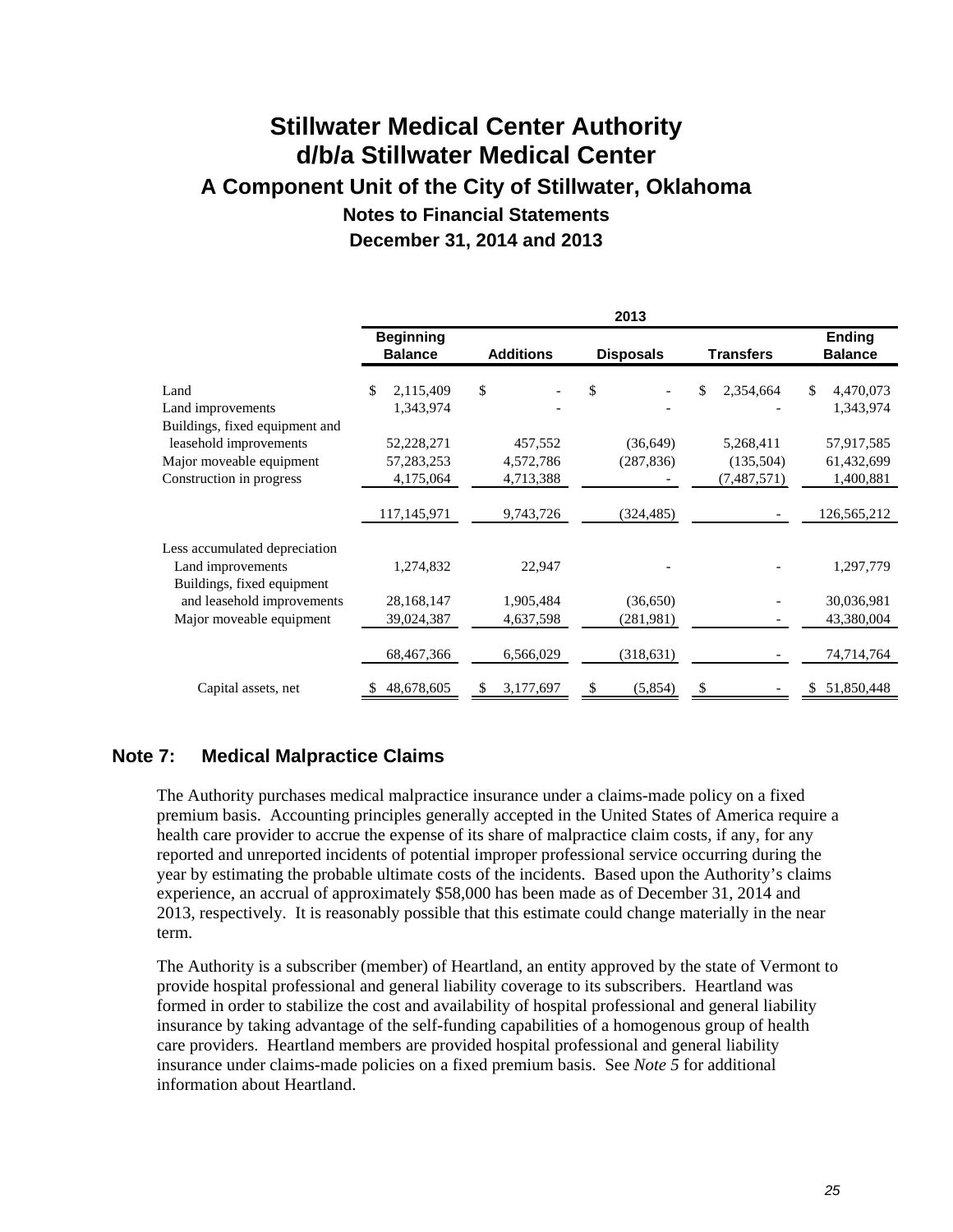### **Note 8: Self-Insured Claims**

Substantially all of the Authority's employees and their dependents are eligible to participate in the Authority's employee health insurance plan. The Authority is self-insured for health claims of participating employees and dependents up to an annual aggregate amount of approximately \$150,000 and any amounts over \$1,000,000. Commercial stop-loss insurance coverage is purchased for claims in excess of the aggregate annual amount of \$150,000 up to \$1,000,000.

The Authority is self-insured for risks related to workers' compensation claims up to \$400,000 per occurrence with an annual liability limit of \$1,000,000 in the aggregate. In connection with the self-insured workers' compensation policy, the Authority was required to obtain a \$250,000 standby letter of credit. As of December 31, 2014, the Authority had not drawn upon the letter of credit.

A provision is accrued for self-insured employee health claims and workers' compensation claims, including both claims reported and claims incurred but not yet reported. The accruals are estimated based on consideration of prior claims experience, recently settled claims, frequency of claims and other economic and social factors. It is reasonably possible that the Authority's estimates will change by a material amount in the near term.

Activity in the Authority's accrued employee health and workers' compensation claims liability during 2014 and 2013 is summarized as follows:

|                                                                                             | December 31, 2014                |                                 |  |  |
|---------------------------------------------------------------------------------------------|----------------------------------|---------------------------------|--|--|
|                                                                                             | <b>Employee</b><br><b>Health</b> | Workers'<br><b>Compensation</b> |  |  |
| Balance, beginning of year                                                                  | \$<br>1,189,851                  | \$<br>329,597                   |  |  |
| Current year claims incurred and changes in<br>estimates for claims incurred in prior years | 6,648,133                        | 154,536                         |  |  |
| Claims and expenses paid                                                                    | (6,757,984)                      | (354,741)                       |  |  |
| Balance, end of year                                                                        | 1,080,000                        | 129,392                         |  |  |
|                                                                                             | <b>December 31, 2013</b>         |                                 |  |  |
|                                                                                             | <b>Employee</b><br>Health        | Workers'<br><b>Compensation</b> |  |  |
| Balance, beginning of year                                                                  | \$<br>2,087,000                  | \$<br>201,155                   |  |  |
| Current year claims incurred and changes in<br>estimates for claims incurred in prior years | 6,595,227                        | 480,392                         |  |  |
| Claims and expenses paid                                                                    | (7, 492, 376)                    | (351,950)                       |  |  |
| Balance, end of year                                                                        | 1,189,851<br>S                   | \$<br>329,597                   |  |  |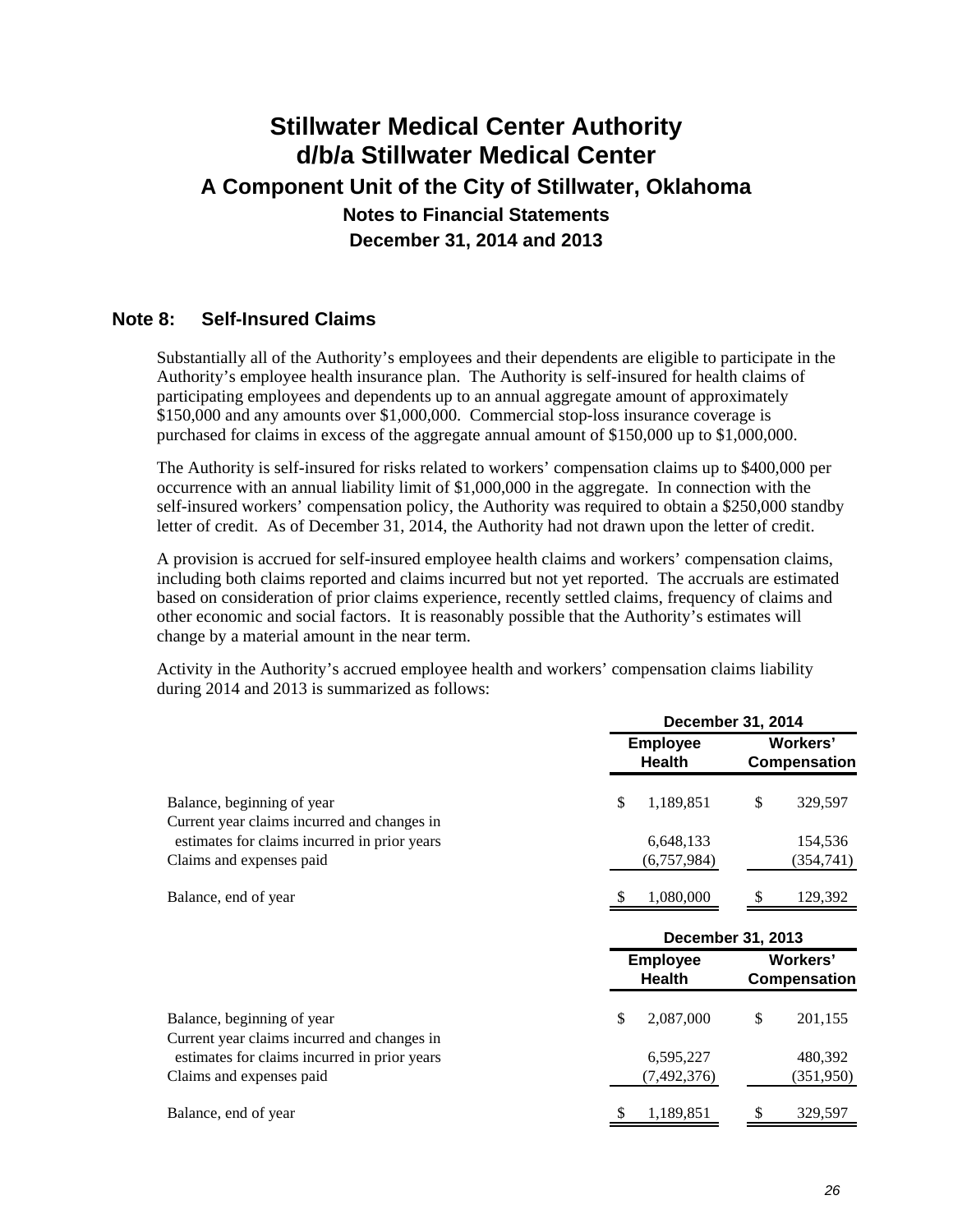## **Note 9: Long-Term Debt**

The following is a summary of long-term obligation transactions for the Authority for the years ended December 31, 2014 and 2013:

|                                        |                                    |                  | 2014              |                                 |                                  |
|----------------------------------------|------------------------------------|------------------|-------------------|---------------------------------|----------------------------------|
|                                        | <b>Beginning</b><br><b>Balance</b> | <b>Additions</b> | <b>Deductions</b> | <b>Ending</b><br><b>Balance</b> | <b>Current</b><br><b>Portion</b> |
| Revenue bonds payable –                |                                    |                  |                   |                                 |                                  |
| Series 2003                            | 7,000,000<br>\$                    | \$               | 7,000,000         | \$                              | \$                               |
| Revenue bonds payable -                |                                    |                  |                   |                                 |                                  |
| Series 2005                            | 6,285,000                          |                  | 6,285,000         |                                 |                                  |
| Revenue bonds payable -<br>Series 2014 |                                    | 15,570,000       |                   | 15,570,000                      | 3,020,000                        |
| Capital lease obligations              | 1,284,636                          | 254,160          | 162,882           | 1,375,914                       | 630,994                          |
|                                        |                                    |                  |                   |                                 |                                  |
| Total long-term debt                   | 14,569,636                         | 15,824,160<br>S  | 13,447,882<br>\$  | 16,945,914<br>\$                | 3,650,994                        |
|                                        |                                    |                  | 2013              |                                 |                                  |
|                                        | <b>Beginning</b><br><b>Balance</b> | <b>Additions</b> | <b>Deductions</b> | <b>Ending</b><br><b>Balance</b> | <b>Current</b><br><b>Portion</b> |
| Revenue bonds payable -                |                                    |                  |                   |                                 |                                  |
| Series 2003                            | \$<br>7,000,000                    | \$               | \$.               | \$.<br>7,000,000                | \$                               |
| Revenue bonds payable -                |                                    |                  |                   |                                 |                                  |
| Series 2005                            | 7,235,000                          |                  | 950,000           | 6,285,000                       | 990,000                          |
| Capital lease obligations              | 727,503                            | 588,827          | 31,694            | 1,284,636                       | 137,309                          |
| Total long-term debt                   | 14,962,503<br>æ.                   | 588,827<br>\$    | 981,694           | 14,569,636<br>S                 | 1,127,309                        |

#### *Revenue Bonds Payable – Series 2003*

The Series 2003 revenue bonds payable consist of Hospital Revenue Bonds (the 2003 Bonds) in the original amount of \$7,000,000 dated November 13, 2003, which bear interest semiannually at 5.625%. The 2003 Bonds were payable in annual installments beginning May 15, 2018 through May 15, 2023. The 2003 Bonds were secured by the gross revenues of the Authority and the trustee-held assets restricted under the bond indenture agreement. In March 2014, the bonds were redeemed with a new bond (see below).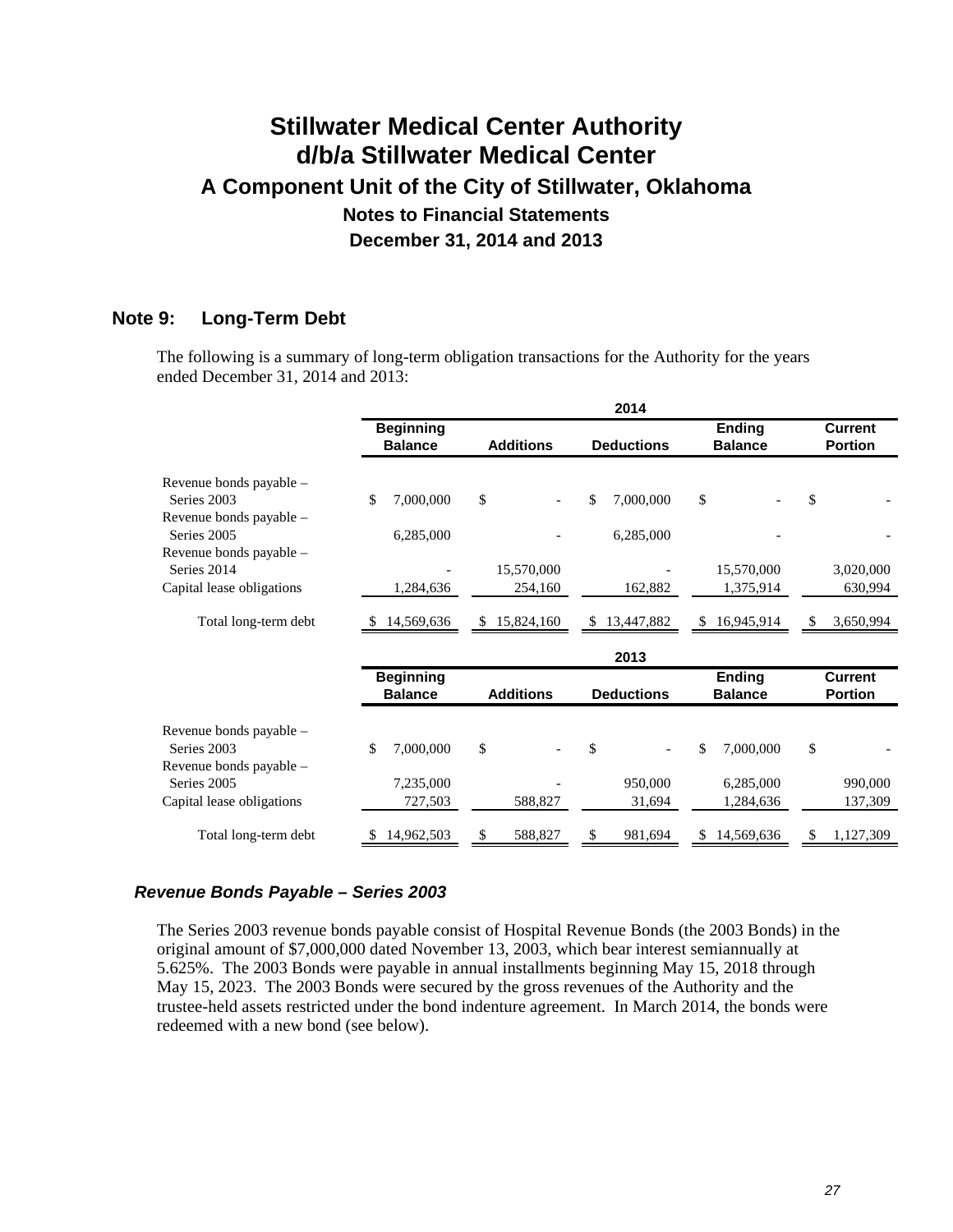#### *Revenue Bonds Payable – Series 2005*

The Series 2005 revenue bonds payable consist of Hospital Revenue Bonds (the 2005 Bonds) in the original amount of \$12,715,000 dated March 1, 2005, which bear interest semiannually at 4.50% to 5.25%. The 2005 Bonds were payable in annual installments through May 15, 2019. The Authority was required to make monthly deposits of approximately \$95,700 to the debt service fund held by the trustee. The 2005 Bonds were secured by the gross revenues of the Authority and the trustee-held assets restricted under the bond indenture agreement. In March 2014, the bonds were redeemed with a new bond (see below).

#### *Revenue Bonds Payable – Series 2014*

The Series 2014 revenue bonds payable consist of Hospital Revenue Bonds (the 2014 Bonds) in the original amount of \$15,570,000 dated March 28, 2014, which bear interest semiannually at 1.69%. The 2014 Bonds are payable in annual installments through May 15, 2019. The 2014 Bonds outstanding may be redeemed at the Authority's option on or after May 16, 2015. The redemption price is 102% decreasing to 101% on or after May 16, 2016, and decreasing to 100% on or after May 16, 2017. The 2014 Bonds are secured by the gross revenues of the Authority, personal property and the trustee-held assets restricted under the bond indenture agreement.

The indenture agreements require that certain funds be established with the trustee. Accordingly, these funds are included as assets held by trustee for debt service in the accompanying balance sheets. The indenture agreements also require the Authority to comply with certain restrictive covenants, including minimum insurance coverage, maintaining a historical debt service coverage ratio of at least 1.2 to 1.0 and restrictions on incurrence of additional debt.

Upon issuance and delivery of the 2014 Bonds, the Authority defeased its outstanding 2003 and 2005 Bonds in the total principal amount of \$12,295,000. Proceeds from the 2014 Bonds were used to purchase securities that were deposited in trust under an escrow agreement sufficient in amount to pay future principal, interest and redemption premiums on the defeased bonds. This advance refunding transaction resulted in an extinguishment of debt since the Authority was legally released from its obligation on the 2003 and 2005 Bonds at the time of the defeasance. The bonds were subsequently fully redeemed in May 2014. The Authority completed the advance refunding to reduce its number of years to make debt service payments by four years, fund the purchase of capital expenditures of \$4,825,000 and reduce total debt service payments by approximately \$2,067,000.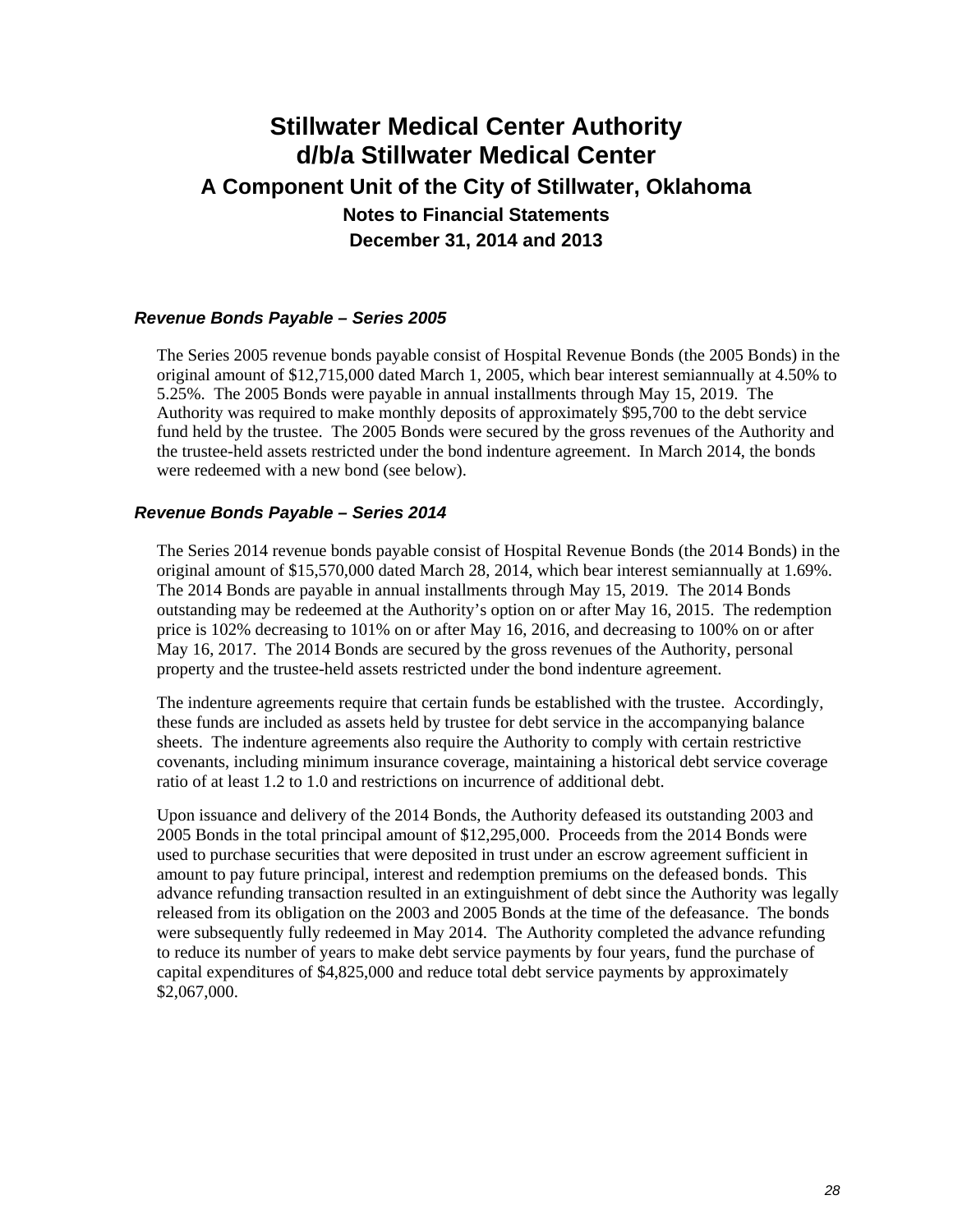The debt service requirements as of December 31, 2014, are as follows:

| <b>Year Ending December 31,</b> | <b>Total to</b><br>be Paid | <b>Principal</b> | <b>Interest</b> |  |
|---------------------------------|----------------------------|------------------|-----------------|--|
| 2015                            | \$<br>3,260,701            | \$<br>3,020,000  | \$<br>240,701   |  |
| 2016                            | 3,259,112                  | 3,070,000        | 189,112         |  |
| 2017                            | 3,260,444                  | 3,125,000        | 135,444         |  |
| 2018                            | 3,231,682                  | 3,150,000        | 81,682          |  |
| 2019                            | 3,232,233                  | 3,205,000        | 27,233          |  |
|                                 |                            |                  |                 |  |
|                                 | \$<br>16.244.172           | 15,570,000       | \$<br>674.172   |  |

#### *Capital Lease Obligations*

The Authority is obligated under leases for equipment that are accounted for as capital leases. Assets under capital lease at December 31, 2014 and 2013, totaled \$1,570,614 and \$1,316,454, respectively, net of accumulated depreciation of \$510,299 and \$214,135, respectively. The following is a schedule by year of future minimum lease payments under the capital lease, including interest rates between 1.69% and 5.00% together with the present value of the future minimum lease payments as of December 31, 2014:

| Year Ending December 31,                       |    |           |
|------------------------------------------------|----|-----------|
| 2015                                           | \$ | 681,123   |
| 2016                                           |    | 551,577   |
| 2017                                           |    | 192,234   |
| 2018                                           |    | 38,796    |
| Total minimum lease payments                   |    | 1,463,730 |
| Less amount representing interest              |    | 87,816    |
|                                                |    |           |
| Present value of future minimum lease payments | S  | 1,375,914 |

### **Note 10: Charity Care and Uncompensated Care**

In support of its mission, the Authority voluntarily provides free care to patients who lack financial resources and are deemed to be medically indigent. Because the Authority does not pursue collection of amounts determined to qualify as charity care, they are not reported in net patient service revenue. In addition, the Authority provides services to other medically indigent patients under certain government-reimbursed public aid programs. Such programs pay providers amounts which are less than established charges for the services provided to the recipients and many times the payments are less than the cost of rendering the services provided.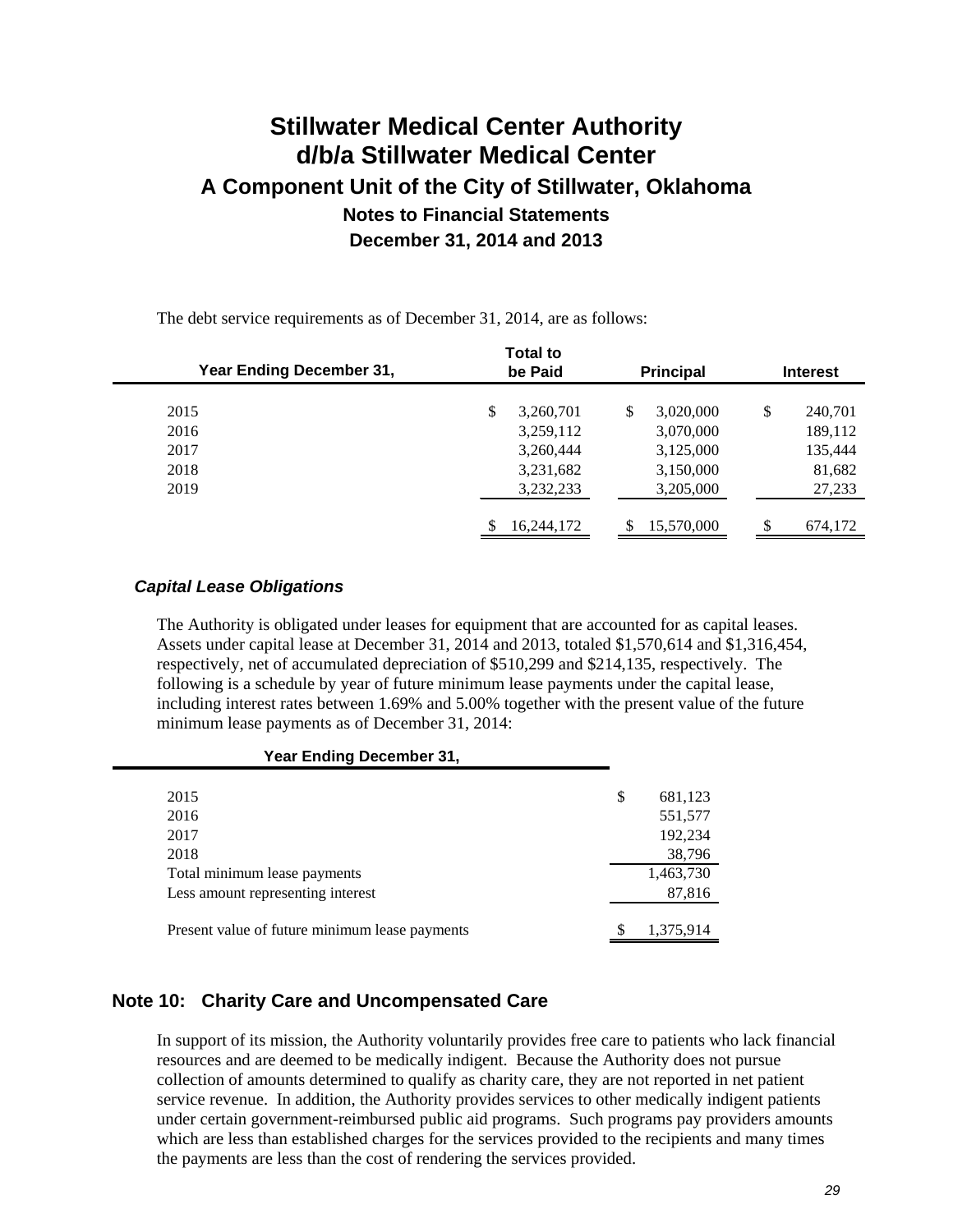Uncompensated costs relating to these services are approximately as follows:

|                                                                    | 2014                   |   | 2013                   |
|--------------------------------------------------------------------|------------------------|---|------------------------|
| Charity allowances<br>State Medicaid and other public aid programs | 1,897,000<br>5,247,000 | S | 1,526,000<br>5,771,000 |
|                                                                    | 7,144,000              |   | 7,297,000              |

The cost of charity care is estimated by applying the ratio of cost to gross charges to the gross uncompensated charges. In addition to uncompensated costs, the Authority also commits significant time and resources to endeavors and critical services which meet otherwise unfilled community needs. Many of these activities are sponsored with the knowledge that they will not be self-supporting or financially viable. Such programs include health screenings and assessments, prenatal education and care, community educational services and various support groups.

### **Note 11: Operating Leases**

Noncancellable operating leases for equipment and building space expire in various years through December 2027. These leases generally contain renewal options for periods ranging from five to ten years and require the Authority to pay all executory costs (property taxes, maintenance and insurance).

Future minimum lease payments at December 31, 2014, were approximately:

| 2015                          | \$ | 962,000   |
|-------------------------------|----|-----------|
| 2016                          |    | 972,000   |
| 2017                          |    | 935,000   |
| 2018                          |    | 868,000   |
| 2019                          |    | 783,000   |
| 2020-2024                     |    | 2,944,000 |
| 2025–2027                     |    | 1,117,000 |
|                               |    |           |
| Future minimum lease payments | S  | 8,581,000 |

Rental expense for the years ended December 31, 2014 and 2013, was approximately \$1,917,000 and \$1,982,000, respectively.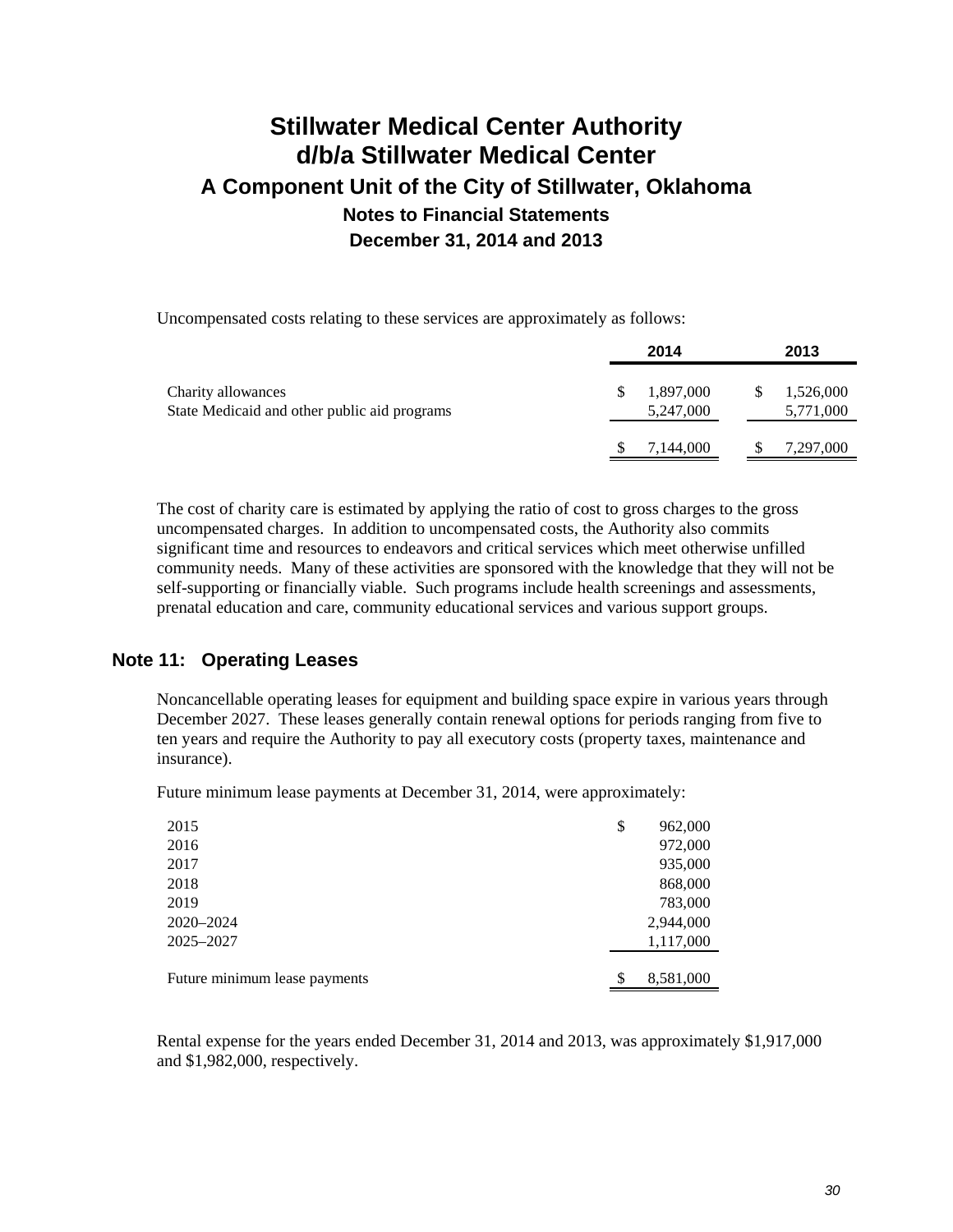### **Note 12: Pension Plan**

The Authority contributes to a defined contribution pension plan covering substantially all employees. Pension expense is recorded for the amount of the Authority's required contributions, determined in accordance with the terms of the plan. The plan is administered by the Authority's Board of Trustees. The plan provides retirement and death benefits to plan members and their beneficiaries. Benefit provisions are contained in the plan document and were established and can be amended by action of the Authority's governing body. Contribution rates for plan members and the Authority expressed as a percentage of covered payroll were 3% and 6% for 2014 and 2013, respectively. Contributions actually made by plan members and the Authority aggregated approximately \$1,171,000 and \$2,129,000 during 2014, respectively, and \$1,097,000 and \$1,987,000 during 2013, respectively.

### **Note 13: Acquired Goodwill**

Goodwill related to the 2009 acquisition of Stillwater Surgery Center, L.L.C., is being amortized on the straight-line basis over 15 years. Amortization expense is estimated to be approximately \$388,000 each year through 2024.

Goodwill related to the 2012 acquisition of OrthoOklahoma is being amortized on the straight-line basis over five years. Amortization expense is estimated to be approximately \$632,000 each year through 2017.

Goodwill related to the 2014 acquisition of Women First, LLC is being amortized on the straightline basis over three years. Amortization expense is estimated to be approximately \$256,000 each year through 2017.

The carrying basis and accumulated amortization of recognized intangible assets at December 31, 2014 and 2013, were:

|                                      |   | 2014                   |    | 2013                   |
|--------------------------------------|---|------------------------|----|------------------------|
| Goodwill<br>Accumulated amortization | S | 9,751,437<br>3,333,310 | \$ | 8,983,976<br>2,185,000 |
|                                      |   | 6,418,127              | S  | 6,798,976              |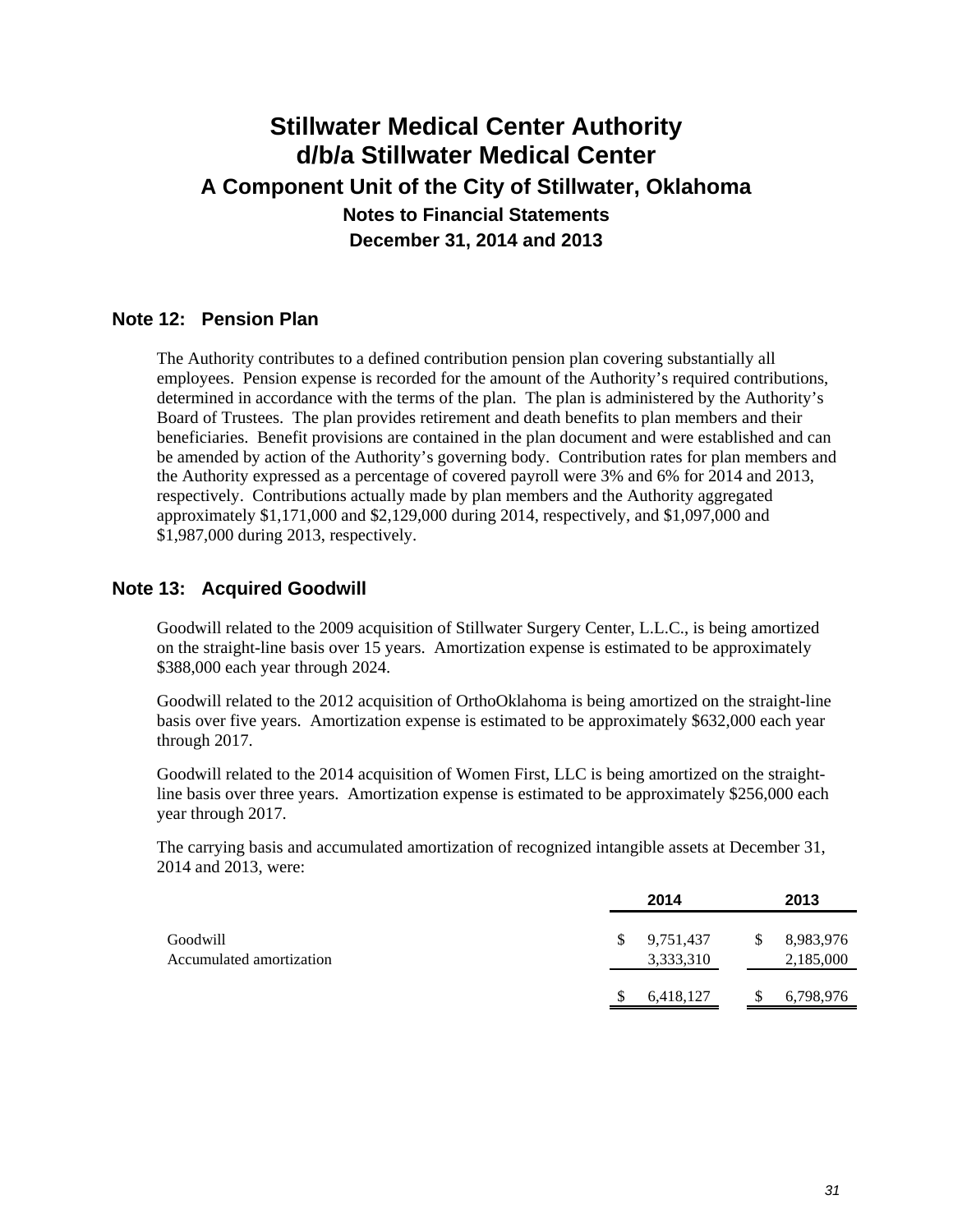The changes in the carrying amount of goodwill for the years ended December 31, 2014 and 2013, were:

|                                                              | 2014                 |   | 2013      |
|--------------------------------------------------------------|----------------------|---|-----------|
| Balance as of January 1<br>Goodwill acquired during the year | 8,983,976<br>767,461 | S | 8,983,976 |
| Balance as of December 31                                    | 9,751,437            |   | 8,983,976 |

### **Note 14: Risks and Uncertainties**

#### *Litigation*

In the normal course of business, the Authority is, from time to time, subject to allegations that may or do result in litigation. Some of these allegations are in areas not covered by the Authority's self-insurance program (discussed elsewhere in these notes) or by commercial insurance; for example, allegations regarding employment practices or performance of contracts. The Authority evaluates such allegations by conducting investigations to determine the validity of each potential claim. Based upon the advice of legal counsel, management records an estimate of the amount of ultimate expected loss, if any, for each. Events could occur that would cause the estimate of ultimate loss to differ materially in the near term.

#### *Investments*

The Authority invests in various investment securities. Investment securities are exposed to various risks, such as interest rate, market and credit risks. Due to the level of risk associated with certain securities, it is at least reasonably possible that change in the values of investment securities will occur in the near term and such change could materially affect the amounts reported in the accompanying balance sheets.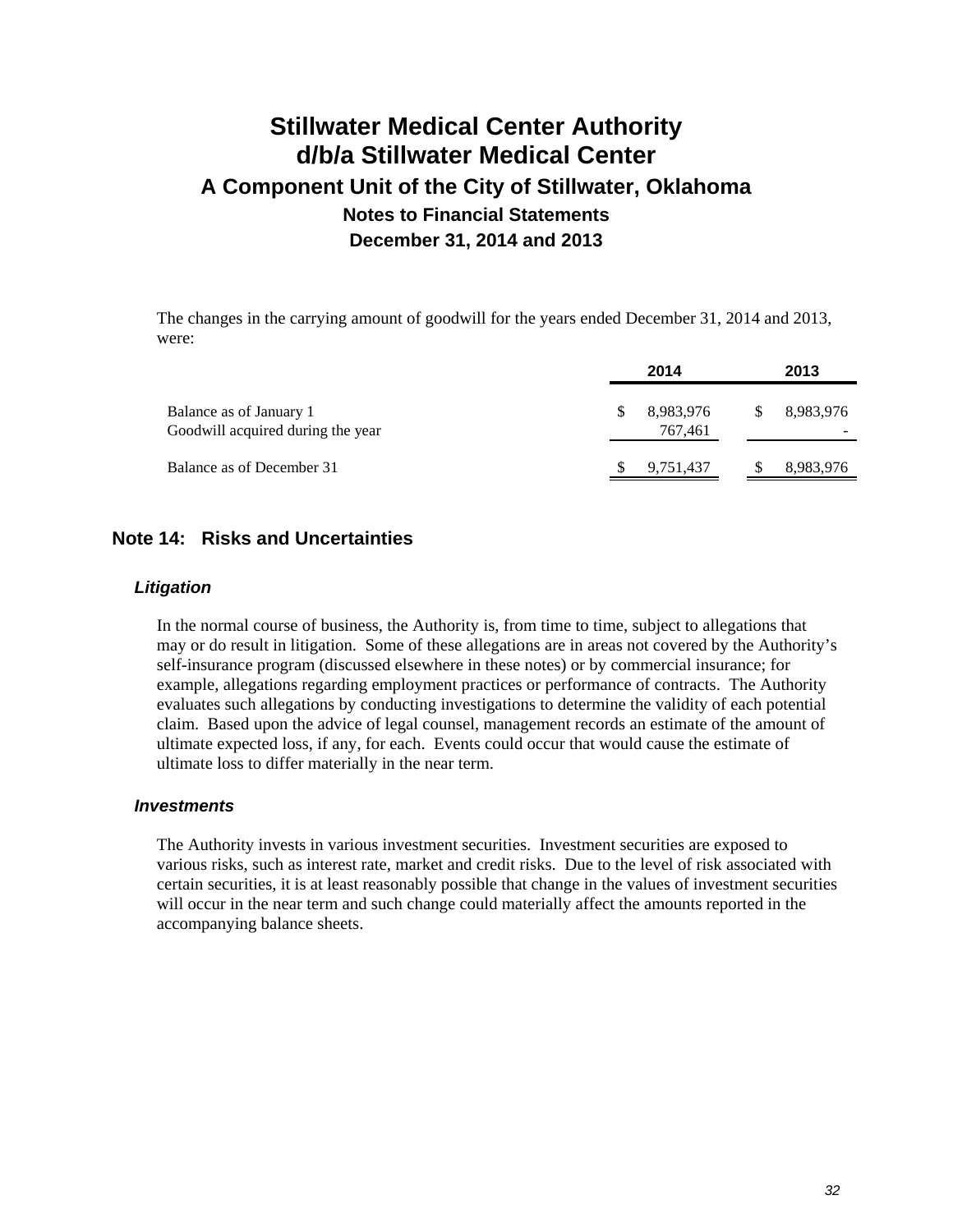#### *Patient Protection and Affordable Care Act (PPACA)*

The PPACA will substantially reform the United States health care system. The legislation impacts multiple aspects of the health care system, including many provisions that change payments from Medicare, Medicaid and insurance companies. Starting in 2014, the legislation requires the establishment of health insurance exchanges, which will provide individuals without employerprovided health care coverage the opportunity to purchase insurance. It is anticipated that some employers currently offering insurance to employees will opt to have employees seek insurance coverage through the insurance exchanges. It is possible that the reimbursement rates paid by insurers participating in the insurance exchanges may be substantially different than rates paid under current health insurance products. Another significant component of the PPACA is the expansion of the Medicaid program to a wide range of newly eligible individuals. In anticipation of this expansion, payments under certain existing programs, such as Medicare disproportionate share, will be substantially decreased. Each state's participation in an expanded Medicaid program is optional.

The state of Oklahoma has currently indicated it will not expand the Medicaid program, which may result in revenues from newly covered individuals not offsetting the Authority's reduced revenue from other Medicare/Medicaid programs.

The PPACA is extremely complex and may be difficult for the federal government and each state to implement. While the overall impact of the PPACA cannot currently be estimated, it is possible that it will have a negative impact on the Authority's net patient service revenue. Additionally, it is possible the Authority will experience payment delays and other operational challenges during PPACA's implementation.

### **Note 15: Subsequent Events**

In February 2015, the Authority purchased a physician's clinic building for \$1,900,000 using cash and investment reserves.

In April 2015, the Authority began construction on an estimated \$13,000,000 project to build a Medical Office Building/Support Services Building with an expected completion date of June 2016. The project is to be funded by cash and investment reserves.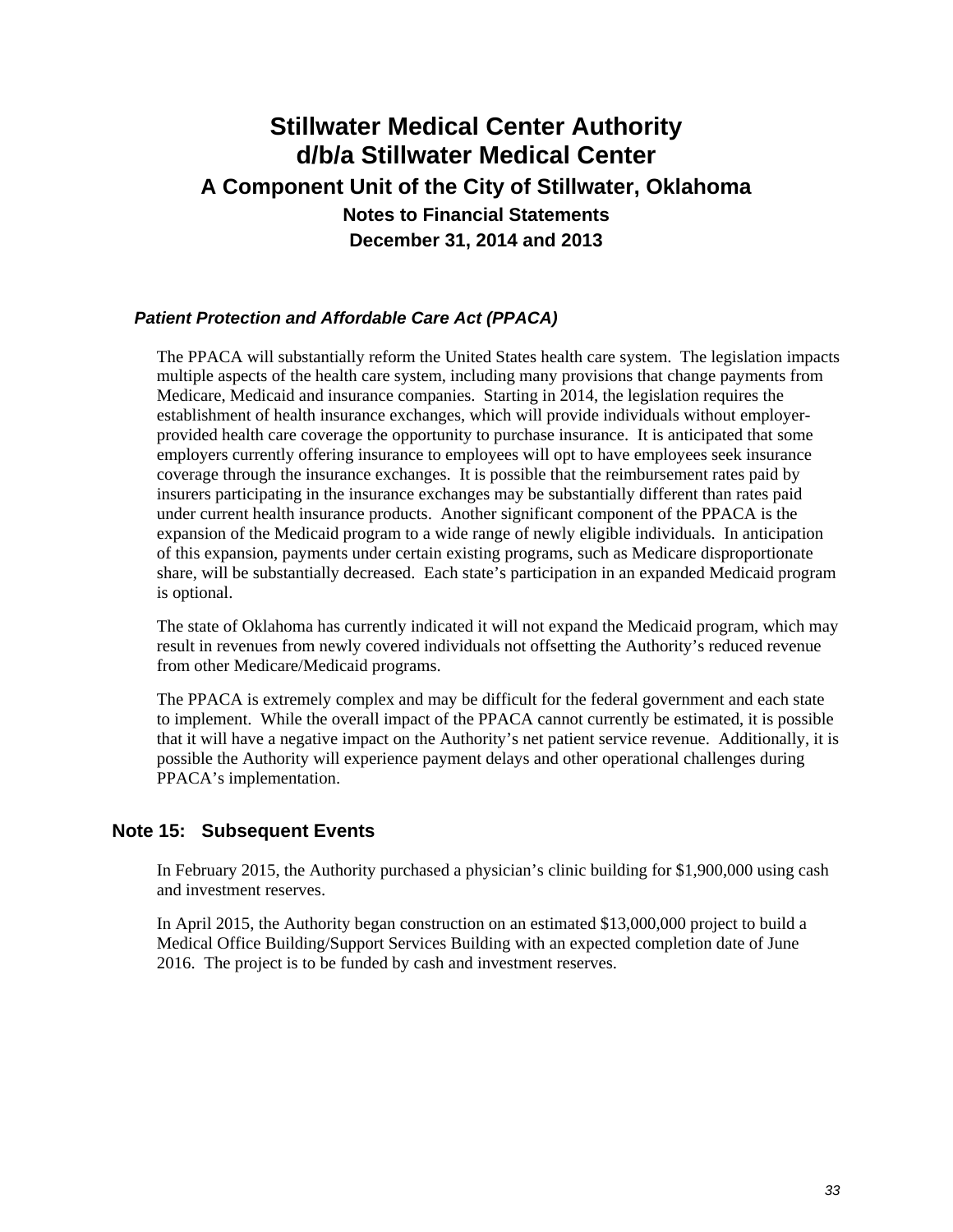

## **Independent Auditor's Report on Internal Control over Financial Reporting and on Compliance and Other Matters Based on an Audit of the Financial Statements Performed in Accordance with** *Government Auditing Standards*

Board of Trustees Stillwater Medical Center Authority d/b/a Stillwater Medical Center Stillwater, Oklahoma

We have audited, in accordance with auditing standards generally accepted in the United States of America and the standards applicable to financial audits contained in *Government Auditing Standards*, issued by the Comptroller General of the United States, the basic financial statements of Stillwater Medical Center Authority d/b/a Stillwater Medical Center (the Authority), which comprise the balance sheet as of December 31, 2014, and the related statements of revenues, expenses and changes in net position and cash flows for the year then ended, and the related notes to the basic financial statements, and have issued our report thereon dated May 22, 2015.

## *Internal Control over Financial Reporting*

Management of the Authority is responsible for establishing and maintaining effective internal control over financial reporting (internal control). In planning and performing our audit, we considered the Authority's internal control to determine the audit procedures that are appropriate in the circumstances for the purpose of expressing our opinion on the financial statements, but not for the purpose of expressing an opinion on the effectiveness of the Authority's internal control. Accordingly, we do not express an opinion on the effectiveness of the Authority's internal control.

A deficiency in internal control exists when the design or operation of a control does not allow management or employees, in the normal course of performing their assigned functions, to prevent or detect and correct misstatements on a timely basis. A material weakness is a deficiency, or a combination of deficiencies, in internal control such that there is a reasonable possibility that a material misstatement of the Authority's financial statements will not be prevented or detected and corrected on a timely basis. A significant deficiency is a deficiency, or a combination of deficiencies, in internal control that is less severe than a material weakness, yet important enough to merit attention by those charged with governance.

Our consideration of internal control was for the limited purpose described in the first paragraph of this section and was not designed to identify all deficiencies in internal control that might be material weaknesses. Given these limitations, during our audit we did not identify any deficiencies in internal control that we consider to be material weaknesses as defined above. However, material weaknesses may exist that have not been identified.